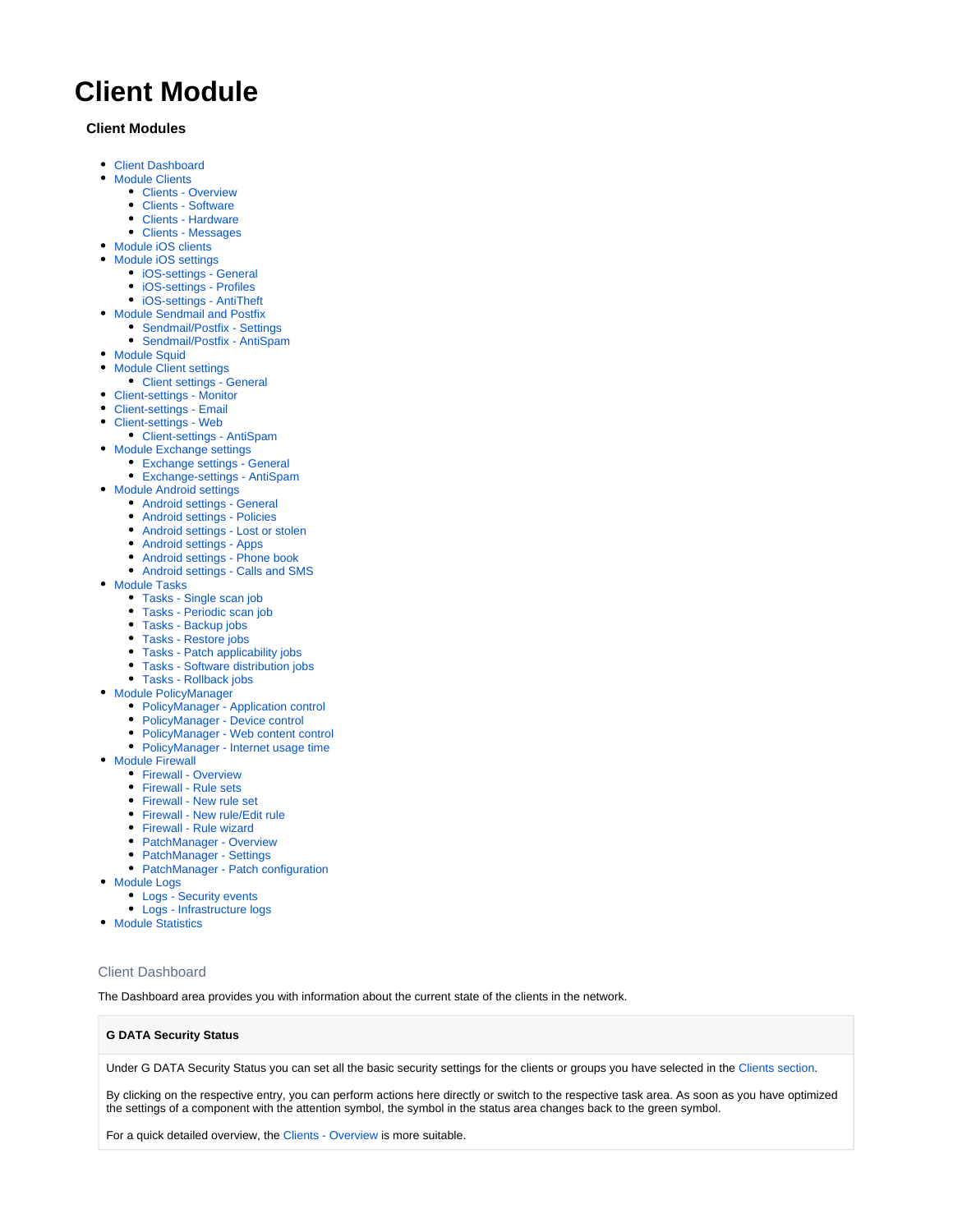# **Client Connections**

The Client Connections section provides a time-based overview of the connections that the respective clients have had with G DATA ManagementServer. Care should be taken to ensure that all clients connect to G DATA ManagementServer on a regular basis. To better control the connections, each client sends a heartbeat every hour. If this fails, the client is probably offline. If the heartbeat is sent, but the client does not update the virus signature updates, for example, there is a communication failure.

Clicking on the pie chart takes you to the [client overview,](https://www.gdata.help/display/BS/Clients+-+Uebersicht) where the security status is already pre-filtered according to the selected area.

# **Top 10 Clients - Warnings**

The Top 10 Clients - Warnings overview helps to find problematic clients. The chart shows the clients with the most virus reports. While G DATA successfully fends off these infections, the fact that certain clients are often attacked by malware may indicate problems. Perhaps one of the other protection mechanisms is misconfigured, or the end user is particularly at risk due to targeted malware attacks or careless (surfing) behavior. Here, the client's security configuration should be checked. If the end user's (mis)behavior is a possible cause, PolicyManager policies can be used to restrict access to dubious resources.

Clicking on the displayed client name takes you directly to the [security events](https://www.gdata.help/display/BS/Protokolle+-+Sicherheitsereignisse) for this client.

#### **Report Status**

The chart shows infections, errors, and Firewall and PolicyManager requests. Excessive errors from any of the modules or other notable spikes in the graph can be checked via the individual reports in the [Security Events](https://www.gdata.help/display/BS/Protokolle+-+Sicherheitsereignisse) module.

# <span id="page-1-0"></span>Module Clients

- [Clients Overview](#page-1-1)
- [Clients Software](#page-2-0)
- [Clients Hardware](#page-2-1)
- [Clients Messages](#page-2-2)

The Clients module offers client management functions, such as information about whether the clients are running normally and if the virus signatures and program files are fully up to date.

#### <span id="page-1-1"></span>Clients - Overview

From the Overview panel, you obtain an overview of all managed clients and can also simultaneously carry out any client administration. Using the Security status column, you can easily keep track of every client's current security status.

To manage the clients, you can use the following options from the toolbar above the list:

- **Delete**: Remove a client from the Clients list. As this option does not uninstall G DATA Security Client from the client, it should only be used for client machines that have already been decommissioned or removed from the network. If an active client is inadvertently removed from the list, it will reappear upon its next connection to ManagementServer (group-specific settings, however, are lost).
- **Update virus signatures now**: Updates the virus database on the client with current signatures from G DATA ManagementServer.
- **Update virus signatures automatically**: Enables automatic updating of the virus database. Clients periodically check whether updated virus signatures are available on G DATA ManagementServer and run an automatic update.
- **Update program files now**: Updates the program files on the client with the current files from G DATA ManagementServer. A client reboot may be necessary after updating the program files.
- **Update program files automatically**: Enables automatic updating of program files. Clients periodically check whether a new version is available on G DATA ManagementServer and execute an automatic update.
- **[Installation overview](https://www.gdata.help/display/BS/Clients+-+Installationsuebersicht)**

You can display various columns in the overview, for more tips and explanations on operation, se[e G DATA Administrator Controls.](https://www.gdata.help/display/BS/G+DATA+Administrator+Bedienelemente)

The **Heartbeat** is a tool to find communication failures. If the Heartbeat fails, the client is switched off or has no network connection, for example. If the Heartbeat is present but the client is not loading signature or program updates, there is a communication problem with the ManagementServer.

The Heartbeat is always activated from version 15.1. It is displayed when it is selected in Select columns.

Right-clicking on a client gives you the following options

- *[Install G DATA Security Client](https://www.gdata.help/display/BS/G+DATA+Business+Solutions+-+Installation)*
- **[Install G DATA Security Client for Linux](https://www.gdata.help/display/BS/Installation+-+G+DATA+Security+Client+fuer+Linux)**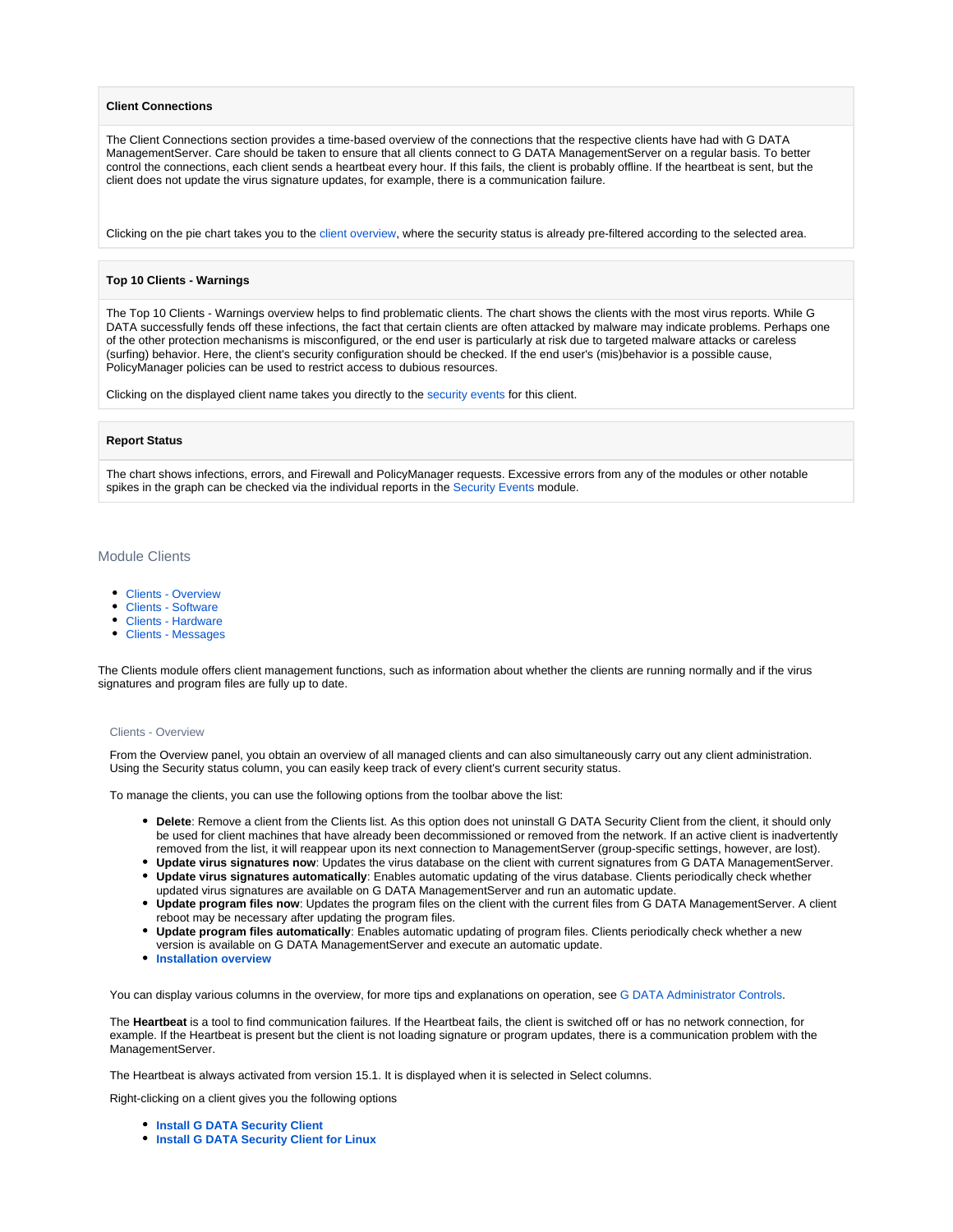- **Uninstall G DATA Security Client**
- **[Installation overview](https://www.gdata.help/display/BS/Clients+-+Installationsuebersicht)**
- **Reset to default**: Reset the security settings for the selected client(s) to the group settings.
- **Move clients**: This function allows you to move the selected client(s) to an existing group. After selecting this function, a dialog window displays all existing groups. To move a client to a group, select the group and click **OK**.
- **Assign G DATA server**: While you have the option of assigning specific subnet servers to clients with the function Servers > **[Overvi](https://www.gdata.help/display/BS/Server+-+Uebersicht) [ew](https://www.gdata.help/display/BS/Server+-+Uebersicht)**, you can also select a subnet server for individual clients.
- **Update virus signatures now**
- **Update virus signatures automatically**
- **Update program files now**
- **Update program files automatically**
	- **Reboot after program update**: Define what should happen after client program file updates:
	- **Open message box on client**: Inform the user that they should restart his/her client computer at a convenient time.
		- **Create report**: Create a report in the Security events module.
- **Force reboot**: Automatically force a restart.
- **Delete** (only in the context menu)
- **Authorize** (only in the context menu): Authorize the selected client(s). In order to prevent unauthorized access to the
- ManagementServer, clients that are deployed through a local installation need to be authorized before they are fully served. **Remove Authorization** As of version 15.1, it is possible to remove the authorization of a client.
- **Properties** (only in the context menu): Display properties for the selected client (**General, Network info, Security risks** and **Hardw are**).

# <span id="page-2-0"></span>Clients - Software

The software inventory allows you to monitor software use across the whole network. Software can be added to a blacklist or whitelist to support software management in the network.

The software overview can be managed with the following toolbar buttons:

- **Refresh**
- **Print**
- **Print preview**
- **Display all:** Display all software that has been installed on the clients.
- **Display only software on the blacklist**: Only show software that you have added to the blacklist.
- **Display only software that is not on the whitelist**: Only show software that is installed on the network clients, but has not been checked yet by the system administrator. Using this view, you can quickly add software to the blacklist or whitelist by right clicking on it.

The list area lists installed software for all clients selected in the [Clients](https://www.gdata.help/display/BS/Clients+-+Software) panel. To fill the blacklist or whitelist, click the button **Global blacklist** or **Global whitelist**. Click **Add** to add a new blacklist or whitelist entry. The option **Determine attributes** lets you select the program you want to put on the blacklist or whitelist and enter its attributes. To set an attribute as rule, tick an attribute's checkbox. This allows you to put software from specific vendors, or specific program versions, on the lists. When you already know the program's attributes, you can also directly add them to the blacklist or whitelist, without using the **Determine attributes** dialog.

By default, the Software inventory is filtered to only show currently installed applications. To show all applications, including those that were previously installed but are no longer present, click **Reset all filters** to reset the display filter.

# <span id="page-2-1"></span>Clients - Hardware

The Hardware inventory view shows you information about the hardware that is in use by clients.

The hardware overview can be managed with the following toolbar buttons:

- **Refresh**
- **Print**
- **Print preview**

#### <span id="page-2-2"></span>Clients - Messages

You can send messages to individual clients or client groups to quickly and conveniently inform users. The messages are displayed as a small popup on the bottom right of the client desktop.

To create a message, simply click the **Send message** button. In the dialogue window, select the clients you want to send the message to. If you want a message to be sent only to a specific end user on the selected client(s), enter their **User name**. Type your information in the **Mess age** field and click the **OK** button.

# <span id="page-2-3"></span>Module iOS clients

When you have selected one or more iOS clients in the [Clients](https://www.gdata.help/display/BS/Ansicht+Clients) panel, the Clients module only displays details pertaining to the selected iOS client (s):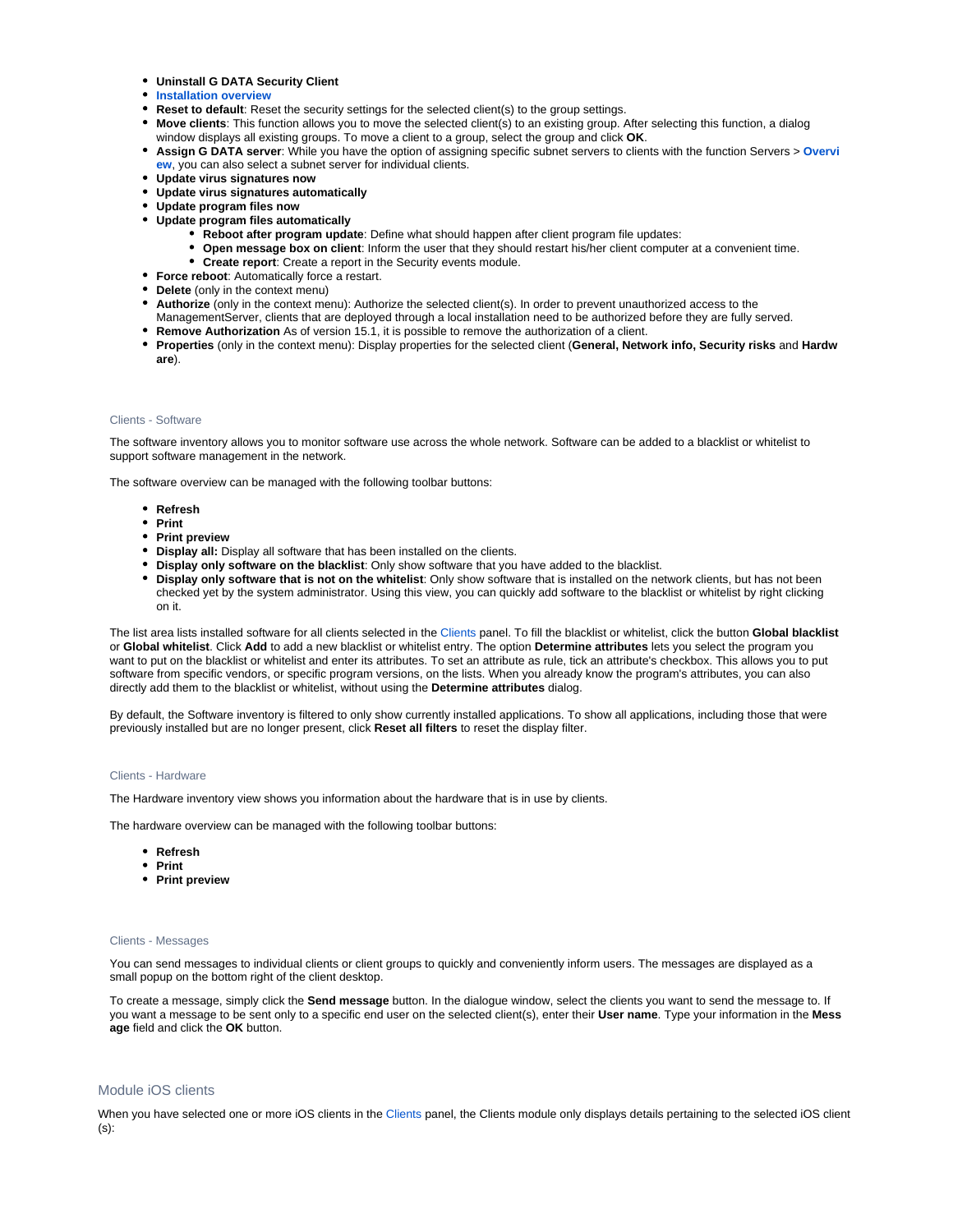- **Client**: Device name.
- **Security status**: Shows the current security status and displays a warning if no **[profile](https://www.gdata.help/display/BS/iOS-Einstellungen+-+Allgemein)** has been assigned or if the profile is pending.
- **Profile**: Displays the currently assigned profile. Select a profile from the list to change the **[profile](https://www.gdata.help/display/BS/iOS-Einstellungen+-+Allgemein)** or select **No profile** to remove the current profile.
- **Last access**: Timestamp for the most recent connection between the iOS client and G DATA ActionCenter.
- **IMEI**: Device IMEI identification number.
- **Capacity**: Device storage capacity in GB.
- **Version**: iOS version number.
- **Telephone number**: Device telephone number.
- **Email address**: The email address to which the installation link was sent.
- **Product name**: Device product name.

Right-click a client to select one of the following context options:

- **Delete device management**: Disable mobile device management on the device.
- **Delete**: Remove the device from the list. Before removing the device from the list, use Delete device management to disable mobile device management.
- **Resend activation email**: Resend the installation link to clients with an inactive or pending MDM installation.

# <span id="page-3-0"></span>Module iOS settings

- [iOS-settings General](#page-3-1)
- [iOS-settings Profiles](#page-3-2)
- [iOS-settings AntiTheft](#page-3-3)

<span id="page-3-1"></span>The iOS settings module offers easy access to G DATA Administrator's iOS management capabilities.

# iOS-settings - General

Using the General tab, you can enter a note for the selected client(s) and assign a profile:

- **Description**: Enter a note, for example information about the device or its configuration. The note is only displayed in G DATA Administrator.
- **Active profile**: Displays the currently assigned profile. Select a profile from the list to change the [profile](https://www.gdata.help/display/BS/iOS-Einstellungen+-+Allgemein) or select **No profile** to remove the current profile.

In addition to the note and profile settings, the General tab also displays settings that have been configured when Device Management was deployed to the device. This includes the Device Management name, description, organization and the End User License Agreement.

#### <span id="page-3-2"></span>iOS-settings - Profiles

Using profiles you can deploy security policies to (groups of) iOS devices. Use the Add profile toolbar button to define a new profile by entering its **Name** and a **Description** (optional). Each profile can contain up to five policies, each focusing on a specific branch of settings. Under **Add policy**, select one of the following five policies and click the plus sign to add it to the profile:

- **Functionality restrictions**: Disable specific functions of the iOS device (such as camera usage, Siri or iCloud).
- **App restrictions**: Disable specific apps or app settings (such as YouTube, iTunes Store or Safari).
- **Media content restrictions**: Disable specific types of media content, based on various rating Systems.
- **Passcode settings**: Enforce iOS passcode standards (such as minimum length, minimum complexity and a maximum number of failed attempts).
- **WLAN**: Allow the iOS device to connect to a specific wireless network.

Select a policy to edit its settings. Click **Apply** to save the profile and all its policies. If you are editing a profile that has already been assigned to a device, the updated profile will be synchronized with the device and a report will be added to the [Logs \(iOS\)](https://www.gdata.help/display/BS/iOS-Einstellungen+-+Profile) module as soon as the device has applied it. Profiles can be imported and exported by clicking the respective buttons. Profile settings are saved as a JSON file.

# <span id="page-3-3"></span>iOS-settings - AntiTheft

The Anti-Theft tab lets you trigger one of three anti-theft actions on the selected iOS device:

- **Lock device**: The device's lock screen will be enabled (including passcode protection, if a passcode has been set).
- **Reset device**: The device will be wiped. Warning: this removes all data and also disables Device Management.
- **Remove passcode**: The device's passcode will be removed.

Click **Execute function** to carry out the selected action. The status will be reported under **Logs (iOS)**.

<span id="page-3-4"></span>Unable to render {include} The included page could not be found.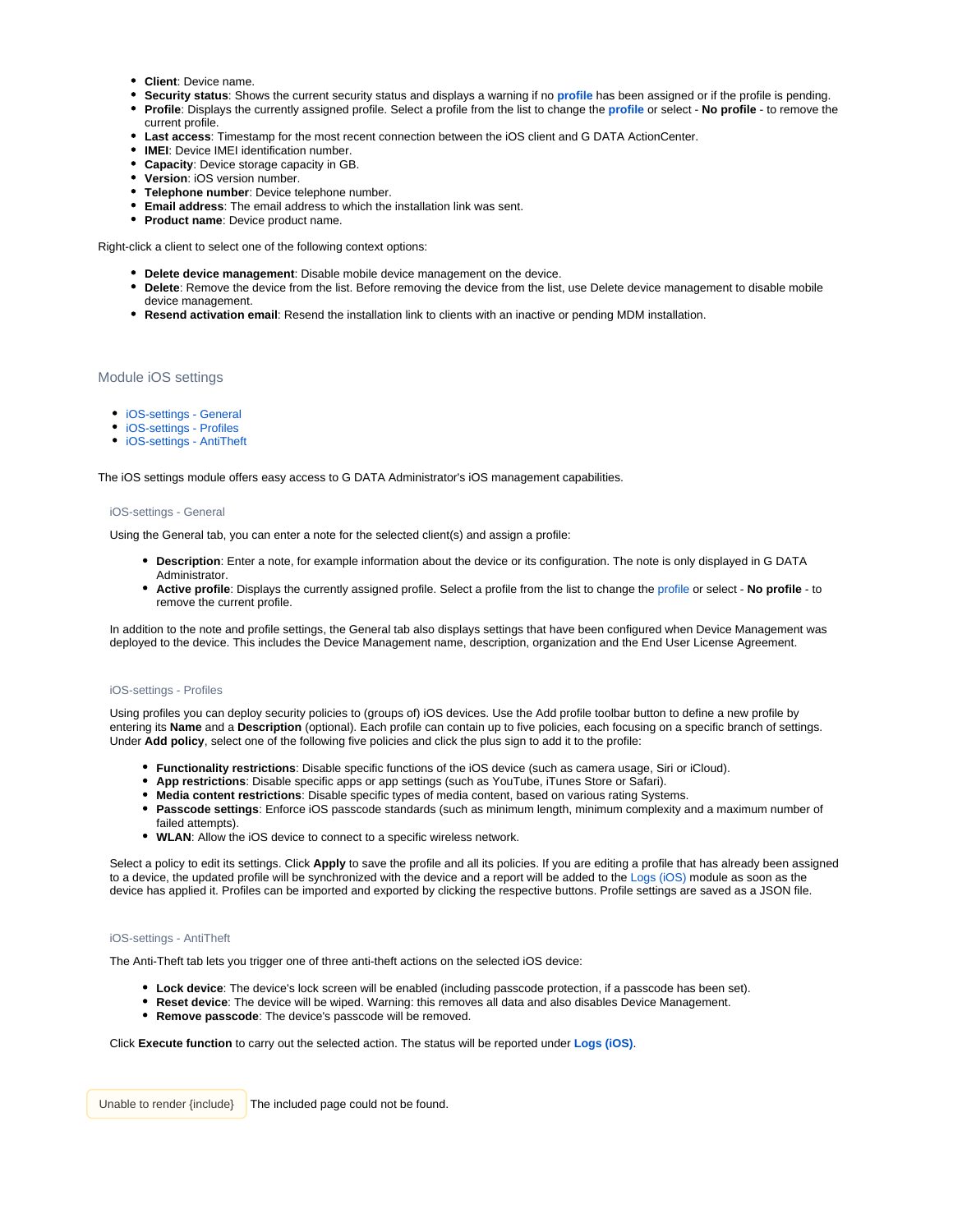# Module Sendmail and Postfix

- [Sendmail/Postfix Settings](#page-4-0)
- [Sendmail/Postfix AntiSpam](#page-4-1)

The Linux Mail Security Gateway module is available as an **[optional module](https://www.gdata.help/display/BS/G+DATA+Business+Solutions+-+Lizenzierung)**.

<span id="page-4-0"></span>The Sendmail/Postfix module offers access to settings for Linux Mail Security Gateway.

Sendmail/Postfix - Settings

Under Settings, the antivirus protection can be configured:

- **Reaction**: Define the reaction to infected emails (**Delete infected attachments** or **Move email to quarantine**).
- **Subject prefix**: Add a prefix to the email subject (e.g. [VIRUS]).
- **Message in body**: Add a notification to the email body (e.g. This email contains a virus).

# <span id="page-4-1"></span>Sendmail/Postfix - AntiSpam

Using the AntiSpam settings, the Linux Mail Security Gateway module automatically filters incoming email for spam.

Spam messages are categorized in three distinct categories: **Suspected spam, High spam probability** and **Very high spam** probability. For each of those categories, you can customize the action that the plugin will take:

- **Reaction**
	- **Deliver email**: The email message will be delivered to the recipient.
	- **Delete message**: The email message will be deleted.
- **Subject prefix**: Add a prefix to the subject of the email message, such as a [SPAM?] tag.
- **Message in body**: Add text to the body of the email message.
- **Create reports**: Add a report to the **[Security events](https://www.gdata.help/display/BS/Protokolle+-+Sicherheitsereignisse)** module.

In addition to the three spam categories, you can define a whitelist and a blacklist. Email messages from addresses or domains on the whitelist are never checked for spam; addresses and domains on the blacklist are always treated according to the configuration for **Very high spam probability**. The whitelist and blacklist can be exported and imported as .json files.

# <span id="page-4-2"></span>Module Squid

The Linux Web Security Gateway module is available as an **[optional module](https://www.gdata.help/display/BS/G+DATA+Business+Solutions+-+Lizenzierung)**.

The Squid module can be used to configure settings for the Linux Web Security Gateway. Under **Antivirus protection**, the following settings can be configured:

- **Enabled**: Enable the antivirus protection for Squid.
- **Use AntiPhishing**: Enable cloud lookups to enhance protection.
- **Create reports**: Add a report to the Security events module when a virus is found.

Under **Blacklist**, click **Add** to add a **Domain**, **Proxy client IP address** or **MIME type** to the blacklist. Entries on the blacklist are always blocked.

<span id="page-4-3"></span>Module Client settings

- [Client settings General](#page-4-4)
- [Client-settings Monitor](#page-6-0)
- [Client-settings Email](#page-7-0)
- [Client-settings Web](#page-8-0)
- [Client-settings AntiSpam](#page-9-0)

The Client settings module manages settings for individual clients or groups of clients. Using the General, Monitor, Email, Web and ✅ AntiSpam options you can extensively configure protection for network clients.

# <span id="page-4-4"></span>Client settings - General

The General tab allows you to configure general settings for the selected clients.

# **G DATA Security Client**

The G DATA Security Client section covers basic client functionality.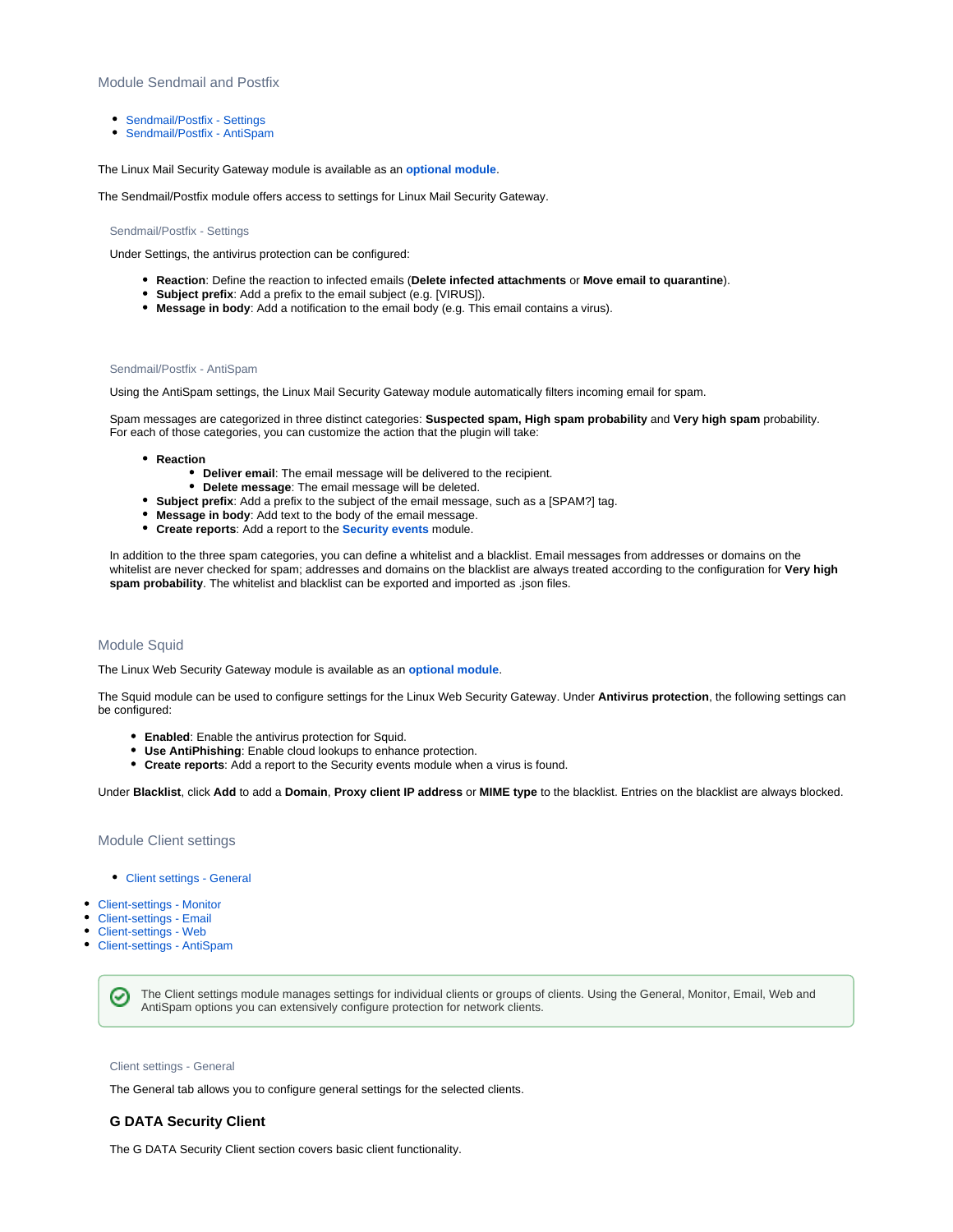- **Note**: Enter any notes or remarks that apply to this client.
- **Tray icon**: Choose when the client icon should be displayed in the system tray: **Never, Display in first session only** (for terminal servers and Windows Fast user switching) or **Always display** (in all sessions). If the icon is not displayed, the functionality of Security Client is severely limited (for example, Idle scan cannot be used and the user has no access to the Client functions).
- **Assigned to**: By default, clients are assigned to the main ManagementServer. The dropdown list displays the main ManagementServer and its subnet servers and can be used to quickly assign a client to a specific (subnet) server.

# **Updates**

The Updates section lets you define virus signature and program file update settings.

- **Update virus signatures automatically**: Enables automatic updating of the virus signatures. At every **[synchronization interval](https://www.gdata.help/display/BS/Allgemeine+Einstellungen+-+Synchronisation)** the clients check whether new virus signatures exist on the G DATA ManagementServer. If new virus signatures are available, they are automatically installed on the client.
- **Update program files automatically**: Enables automatic updating of the program files. At every **[synchronization interval](https://www.gdata.help/display/BS/Allgemeine+Einstellungen+-+Synchronisation)** the clients check whether updated program files exist on the G DATA ManagementServer. If updated program files are available, they are automatically installed on the client. A client reboot may be necessary after the update. Dependent on the setting under **Reboot after update**, the client user has the option of postponing the completion of the update.
- **Reboot after update**: Select **Open message box on client** to inform a user that they should restart their client computer at a convenient time. **Create report** will create a report in the **[Security events](https://www.gdata.help/display/BS/Protokolle+-+Sicherheitsereignisse)** module, or select Force reboot to automatically force a restart.
- **Participate in the Malware Information Initiative to improve detection rates**: Enable participation in the Malware Information Initiative. The G DATA SecurityLabs continuously research new technologies to protect our customers against malware (viruses, worms and malicious programs). The more information is available, the higher the efficacy of the technologies. However, much information is available only on systems that have been attacked or infected. In order to include even such information in the analyses, the G DATA Malware Information Initiative was founded. In this context, alware-related information is sent to the G DATA SecurityLabs.

#### **Signature update settings**

Define where clients obtain their virus signature updates:

- **Load signature updates from the ManagementServer**: Clients will obtain virus signature updates from their ManagementServer. They will check for updates at every **[synchronization interval](https://www.gdata.help/display/BS/Allgemeine+Einstellungen+-+Synchronisation)**.
- **Load online signature updates independently**: Clients will obtain updates from the central G DATA update servers. The update check can be scheduled under Settings and scheduling.
- **Load online signature updates independently, if no connection to the ManagementServer can be established**: This option is recommended for mobile workstations such as laptops. When the client has a connection to the ManagementServer, it will download its updates from there. If there is no connection to the ManagementServer, the virus signatures are automatically downloaded from the G DATA update servers. The update check can be scheduled under Settings and scheduling.

#### **Proxy server**

Specify which proxy settings the client or group should use.

If enabled, the user can use their own proxy settings, but this should only be allowed in exceptional cases. Enabling the option may compromise the security of the client.

The proxy server can also be configured differently from the system-wide settings without applying the user's proxy settings.

# **Client functions**

Under Client functions, you can set permissions for local users to change Security Client settings. User rights can be very extensive or restrictive, as your network policy demands.

- **Allow the user to run virus checks**: In case of a suspected virus infection, the user can run a local virus check, independent of the ManagementServer schedule. Results of this virus check will be transferred to the ManagementServer during the synchronization. Additionally, this lets users change settings for local virus checks.
- **Allow the user to download signature updates**: If you enable this function, the user of the client computer is allowed to download virus signatures over the Internet, without connecting to the ManagementServer. This is especially important if the client has a laptop that is often used outside the network perimeter.
- **Allow the user to change monitor options**: If this function is enabled, the client user has the option to change the Monitor settings.
- A**llow the user to change email options**: If this function is enabled, the client user has the option to change the [Email a](https://www.gdata.help/display/BS/Client-Einstellungen+-+E-Mail)nd [AntiSpa](https://www.gdata.help/display/BS/Client-Einstellungen+-+AntiSpam) [m s](https://www.gdata.help/display/BS/Client-Einstellungen+-+AntiSpam)ettings.
- **Allow the user to change web options**: If this function is enabled, the client user has the option to change the Web settings.
- **Allow the user to display the local quarantine**: If you allow the local quarantine to be displayed, the user can, if necessary, disinfect, delete or restore data that was moved into quarantine. In doing so, note that a virus is not removed by restoring a file from quarantine. This option should therefore only be made accessible to experienced users.
- **Protect client settings with a password**: To prevent improper manipulation of local settings, there is the option of only permitting options to be changed when a password is entered. This allows you, for example, to prevent end users from changing settings. The password is set specifically for the selected client or group and it should only be shared with authorized users.

#### **Scan jobs**

You can define exceptions that are not to be checked during the execution of scan jobs. Archives and restore partitions, for example, can be defined as exception directories. You can also define file extensions as exceptions. Exceptions can be defined for complete groups. If the clients in a group have defined different exception directories, new directories can be added or existing ones can be deleted. The directories specially defined for individual clients are preserved. The same procedure also goes for monitor exceptions.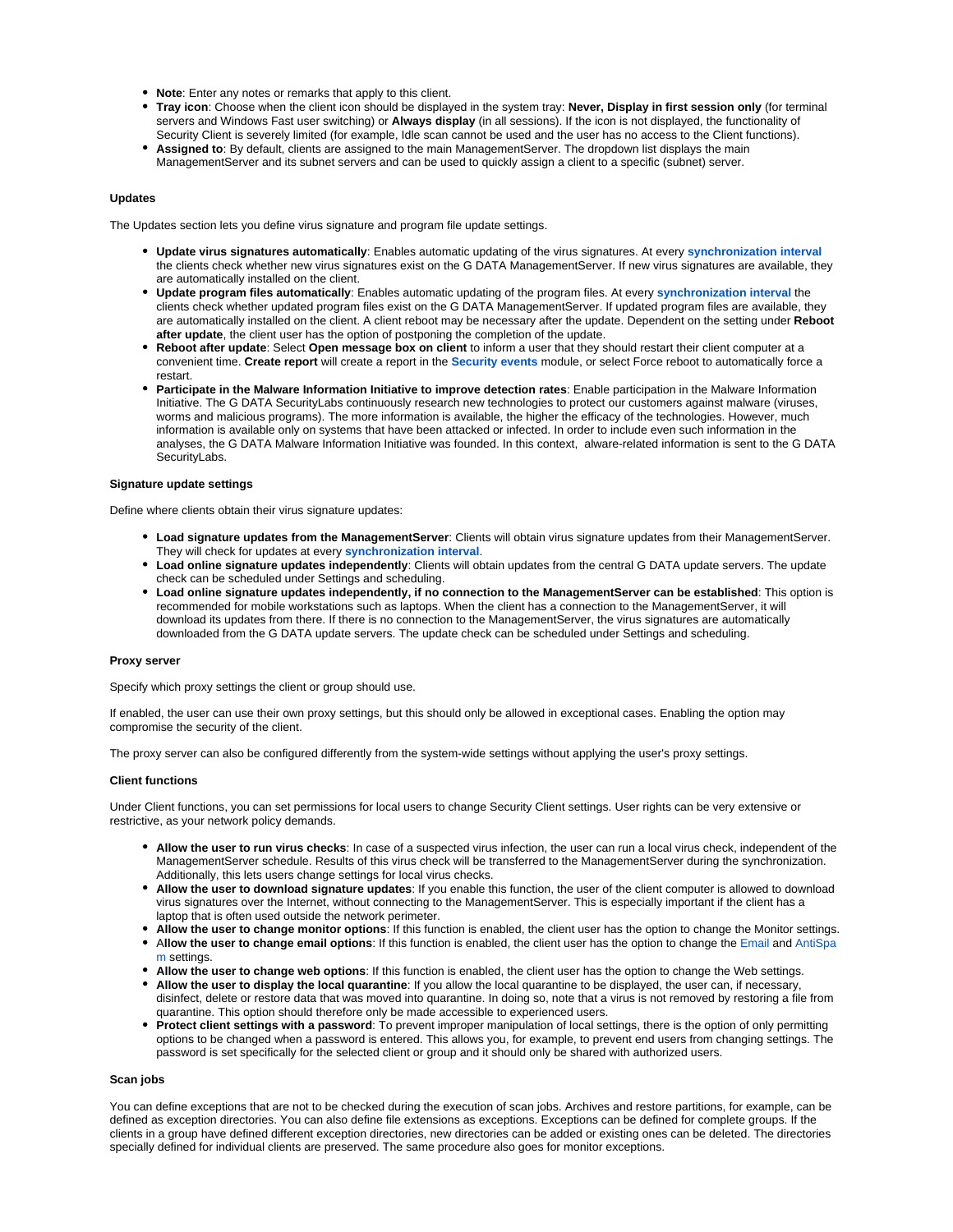# **Idle scan**

To allow the client to perform a virus scan when the computer is idle, tick **Idle scan enabled**. By clicking the **Edit** button, you can define the scan scope, which includes all local hard drives by default.

#### <span id="page-6-0"></span>Client-settings - Monitor

The Monitor panel allows you to configure the most important aspects of client protection. The monitor should not be disabled, as it provides real-time protection against malware. It is therefore recommended that the monitor is only switched off if there is a justified reason for doing so, e.g. error detection or troubleshooting. It is possible to define exceptions for the monitor. If an application suffers from performance loss due to use of the monitor, exceptions can be added for the relevant program files or processes; excluded files are then no longer checked by the monitor. Setting up monitoring exceptions can represent a security risk.

# **Settings**

Monitor settings can be used to configure the monitor and define exceptions.

- **Monitor status**: Switch the monitor on or off. In general you should leave the monitor switched on, as it is the foundation of permanent and uninterrupted virus protection.
- **Use engines**: The G DATA software works with two independently operating virus scanning engines. Using both engines guarantees optimum results for preventing viruses. Using just one engine can have performance advantages.
- **Reaction to infected files**: Specify the action to be taken if an infected file is detected. There are various options that may or may not be suitable, depending on what the respective client is used for:
	- **Block file access**: Neither read nor write access will be granted for an infected file.
	- **Disinfect and move to quarantine**: The file is moved to quarantine and an attempt is made to remove the virus.
	- $\bullet$ **Move file to quarantine**: The infected file is moved to quarantine. The system administrator can then try to manually disinfect the file.
	- **Delete infected file**: This function serves as a strict measure for effectively containing a virus. In the rare case of a falsepositive virus message, this may lead to data loss.
- **Infected archives**: Specify here how infected archives are to be treated. When specifying these settings, you should bear in mind that a virus in an archive will only be harmful when it is unpacked from the archive.
- **Scanning mode**: Define when files should be scanned. Read access scans every file directly when it's read. Read and write access adds a scan on writing, to protect against viruses that are copied from another possibly unprotected client or from the Internet. On execution scans files only when they are executed.
- **Monitor network access**: Enable network access monitoring.
- **Heuristics**: Through heuristic analysis, viruses are not only detected on the basis of the constantly updated virus databases, but also on characteristics typical of viruses. This method provides additional security, but may also produce a false alarm in rare cases.
- **Check archives**: Checking compressed data in archives is a very time-consuming process and can generally be omitted if the G DATA virus monitor is always enabled on your system. The monitor can detect a previously hidden virus while the archive is being unzipped and can automatically prevent it from spreading. To avoid decreasing performance with unnecessary checks of large archive files that are rarely used, you can set a size limit (number of kilobytes) for archives that should be checked.
- **Check email archives**: This option should generally be disabled, as scanning email archives takes a long time, and if an infected email is found, the entire mailbox is moved to quarantine or deleted - depending on the virus scan settings. Email in the mail archive may no longer be available in such a case. As the monitor also blocks execution of email attachments, disabling this option does not create a security hole. Moreover, when using Outlook, incoming and outgoing mails are scanned using an integrated plug-in.
- **Check system areas on startup/Check system areas on media change**: System areas (such as boot sectors) in your computer should be included in virus checks. Here, you can specify whether these should be checked on system start-up and/or whenever a media change occurs (new DVD, etc.). Generally, you should have at least one of these two functions activated.
- **Check for dialers / spyware / adware / riskware**: You can use the G DATA software to check your system for dialers and other malware programs (spyware, adware, riskware). This includes programs that establish unrequested expensive Internet connections and are potentially every bit as damaging as a virus in terms of economical impact. For example, spyware can silently record end user surfing behavior or keystrokes (including passwords) and forward this to third parties via the Internet.
- **Notify user when a virus has been found**: If this option is enabled, when a virus is found by the monitor, a notification window is displayed, informing the user that a virus has been found on the system. The file that has been found, its path and the name of the malware found are displayed.

Under **Exceptions**, you can exclude specific directories from virus checks, for example to omit folders with archives that are seldom used in order to integrate them into a special scan job. Files and file types can also be excluded from the virus check. The following exceptions can be configured:

- **Directory**: Select a folder (including any subfolder contained within it) that you do not want to be checked by the monitor.
- **Drive**: Select a drive (partition, hard disk) that you do not want to be checked by the monitor.
- **File**: Enter the name of a file that you do not want to be checked by the monitor. You can use wildcards.

Wildcards work as follows: the question mark symbol (?) represents individual characters. The asterisk symbol (\*) represents entire character strings. For instance, in order to exclude all files with the file extension exe, enter \*.exe. To exclude files with different spreadsheet formats (e. g. .xls, .xlsx), simply enter \*.xls?. Or, to exclude files of various types that have identical initial file names, enter (e.g.) text\*.\*. This would involve files called text1.txt, text2.txt, text3.txt, etc.

**Process**: If a specific process should not be monitored by the monitor, enter the complete path and filename of the process (e.g. : \Windows\system32\cmd.exe).

You can repeat this procedure as many times as you wish, and you can delete or modify the existing exceptions in the Exceptions window.

# **Behavior monitoring**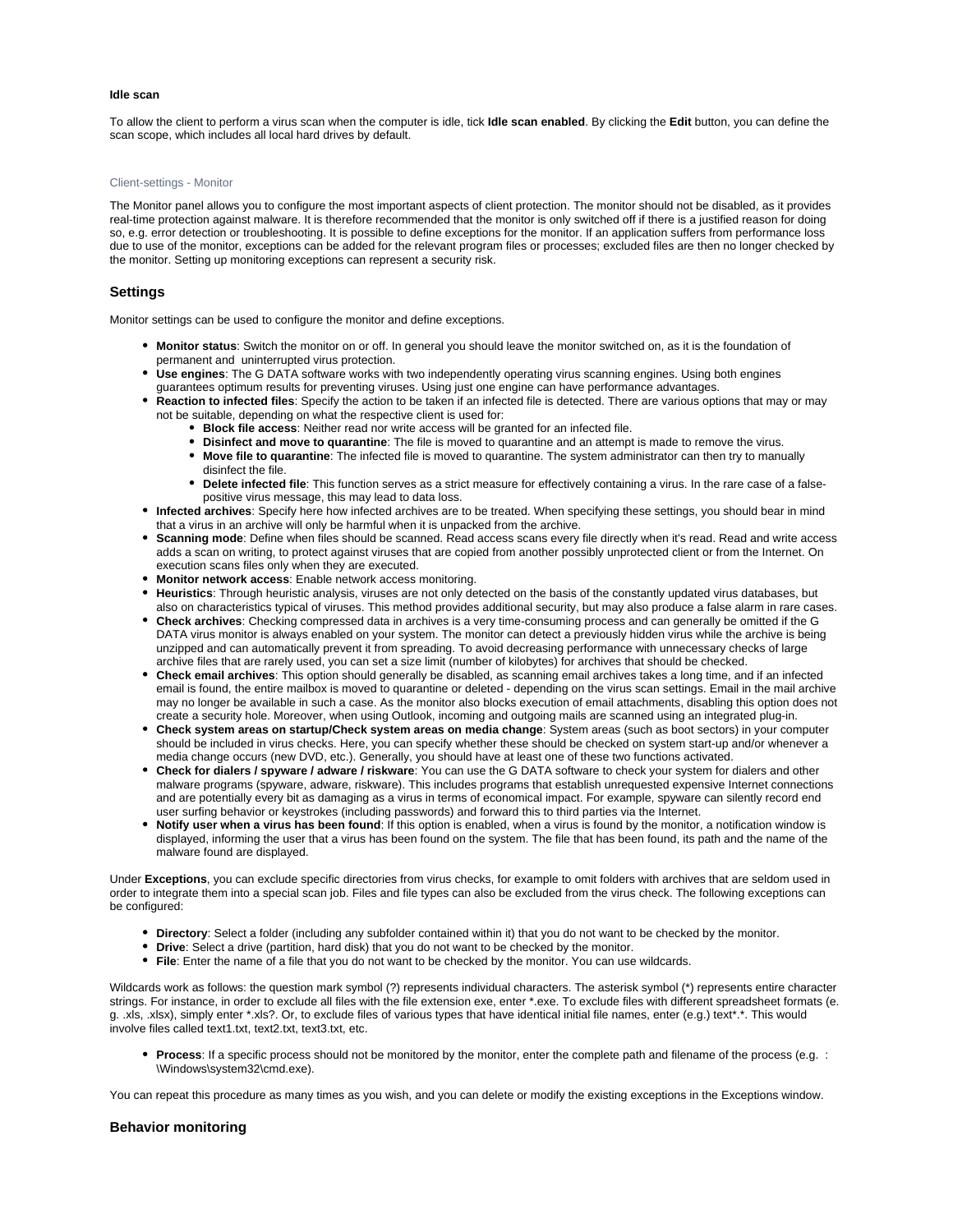Behavior monitoring provides further protection against malicious files and processes. Unlike the monitor, it is not signature-based, but analyzes the actual behavior of a process. To undertake a classification, behavior monitoring uses various criteria, such as write access to the registry and the possible creation of auto-start entries. If sufficient criteria lead to the conclusion that a program is exhibiting suspicious behavior, the action set under **If a threat is detected** will be carried out. The options **Log only, Halt program**, and **Halt program and move to quarantine** are available here.

Whenever behavior monitoring carries out an action, a report is added to the **[Security events](https://www.gdata.help/display/BS/Protokolle+-+Sicherheitsereignisse)** tab. If a program has falsely been identified as a threat, the corresponding report can be used to create a whitelist entry. Whitelist entries can be viewed and removed by clicking **Edit global whitelist**.

# **ExploitProtection**

Exploits specifically look for vulnerabilities in third party software on the client. ExploitProtection constantly checks the behavior of the installed software for irregularities. If any unusual behavior is detected in a software process, the action that has been defined under **If an exploit is detected** is carried out: **Log only** or **Prevent execution**. If **Notify user if an exploit is detected** has been enabled, the user will also receive a notification.

Whenever ExploitProtection carries out an action, a report is added to the **[Security events](https://www.gdata.help/display/BS/Protokolle+-+Sicherheitsereignisse)** tab. If a program has falsely been identified as a threat, the corresponding report can be used to create a whitelist entry. Whitelist entries can be viewed and removed by clicking **Edit global whitelist**.

# **USB Keyboard Guard**

USB Keyboard Guard protects clients against BadUSB attacks. Maliciously reprogrammed USB devices, such as cameras, USB sticks or printers, can act as keyboards when they are plugged in to a computer. To prevent those devices from automatically carrying out unauthorized commands, USB Keyboard Guard will ask the user for confirmation if it detects a USB device that identifies itself as a keyboard. If the user indeed plugged in a keyboard, it can be safely authorized. If the device identifies itself as a keyboard but the user plugged in something else, it should not be authorized, as it may be malicious.

Regardless of the user's decision, a report will be added to the **[Security events](https://www.gdata.help/display/BS/Protokolle+-+Sicherheitsereignisse)** tab. If a device has been authorized, the administrator can decide to block it nonetheless by right-clicking on the report and revoking the authorization.

# **Anti-Ransomware**

Whereas regular malware infects devices to use them as part of a botnet or to steal credit card information, ransomware developers try to make money by extorting the user directly. In order to extract a ransom, ransomware locks the device or even encrypts data until the victim pays up. In addition to signature- and behavior-based detection, the Anti-Ransomware function detects the specific actions of ransomware, such as file encryption, and blocks them before it can do any more harm. When ransomware is detected, the action set under **In case of a threat** will be carried out. The options **Log only** and **Move to quarantine** are available. If **Notify user in case of a threat** has been enabled, the user will also receive a notification.

Whenever Anti-Ransomware carries out an action, a report is added to the **[Security events](https://www.gdata.help/display/BS/Protokolle+-+Sicherheitsereignisse)** tab. If a program has falsely been identified as a threat, the corresponding report can be used to create a whitelist entry. Whitelist entries can be viewed and removed by clicking Edit global whitelist.

#### <span id="page-7-0"></span>Client-settings - Email

Virus protection for email can be set up on every G DATA Security Client. The default ports for the POP3, IMAP, and SMTP protocols will be monitored. Additionally, a special plugin for Microsoft Outlook automatically checks all incoming email for viruses and prevents infected email from being sent.

#### **Incoming email**

The Incoming email section defines options for scanning incoming emails.

- **Reaction to infected files**: Specify the action to be taken if an infected file is detected. There are various options here that may or may not be suitable, depending on what the respective client is used for.
- **Check received email for viruses**: By enabling this option, all emails that the client receives will be checked for viruses.
- **Check unread email at program startup (Microsoft Outlook only)**: This option is used to scan emails for viruses that the client may receive while it is offline. All unread email in your Inbox folder and subfolders are checked as soon as you open Outlook.
- **Attach report to received infected emails**: As soon as one of the emails sent to the client contains a virus, you will receive the following message in the body of this email beneath the actual email text WARNING! This mail contains the following virus followed by the name of the virus. In addition, you will find a [VIRUS] notification before the actual subject. If you enabled the option **Delete text/attachment**, you will also be notified that the infected part of the email was deleted.

#### **Outgoing email**

The Outgoing email section defines options for scanning outgoing emails.

- **Check email before sending**: To make sure that you do not send out any infected emails, the G DATA software offers the option of checking outgoing emails for viruses before sending them. If an email actually contains a virus, the message The mail [subject header] contains the following virus: [virus name] is displayed and the relevant email is not sent.
- **Attach report to outgoing emails**: A report is displayed in the body of each outgoing email below the actual mail text. It reads Virus checked by G DATA ANTIVIRUS, provided that you have enabled the **Check email before sending** option. G DATA engine version info and virus news can also be added (**Engine version/Virus news**).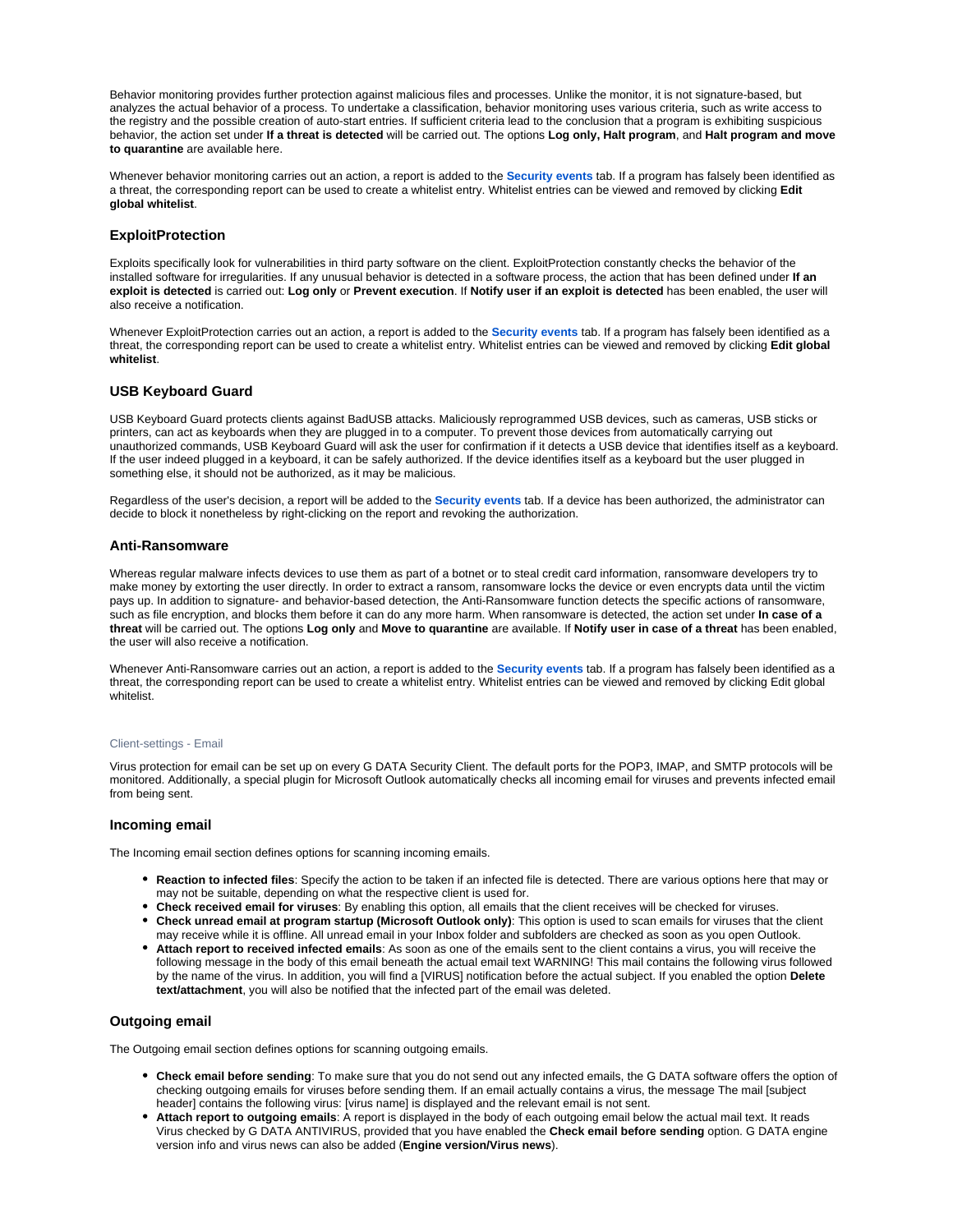# **Scan options**

The Scan options section configures the scan parameters for incoming and outgoing emails.

- **Use engines**: The G DATA software works with two independently operating virus scanning engines. Using both engines guarantees optimum results for preventing viruses. Using just one engine can have performance advantages.
- **OutbreakShield**: OutbreakShield detects and neutralizes threats from malicious programs in mass emails before the relevant up-todate virus signatures become available. OutbreakShield uses the Internet to monitor increased volumes of suspicious emails, closing the window between a mass mail outbreak and its containment with specially adapted virus signatures, practically in real time. Under Edit, you can specify whether OutbreakShield uses additional signatures to increase detection performance. In addition, you can enter access data here for the Internet connection or a proxy server, which allows OutbreakShield to carry out an automatic signature download from the Internet.

# **Warnings**

The Warnings section configures warning messages for recipients of infected emails.

**Notify user when a virus has been found**: Recipients of an infected message will automatically be notified through a virus warning pop-up.

# **Outlook protection**

Outlook protection enables email scans using an integrated plugin.

**Protect Microsoft Outlook with an integrated plugin**: Activation of this function inserts a new function in the client's Outlook program under the **Tools** menu, called **Scan folder for viruses**. Regardless of the G DATA Administrator settings, an individual client user can scan the currently selected email folder for viruses. In the email display window, you can use **Check email for viruses** in the **Tools** menu to run a virus check of the file attachments. When the process has been completed, an information screen appears in which the result of the virus check is summarized. Here you can see whether the virus analysis was completed successfully, get information about the number of emails and attachments scanned and about any read errors, as well as any viruses found, and how they were dealt with.

# **Port monitoring**

By default, the standard ports for POP3 (110), IMAP (143) and SMTP (25) are monitored. If your system's port settings are different, you can customize the settings accordingly.

#### **Outlook protection**

Outlook Protection enables email scans in Outlook using an integrated plug-in.

**Protect Microsoft Outlook with an integrated plug-in**: When this function is activated, a new function called **Scan folder** for viruses is added to the client's Outlook in the **Tools menu**.

Regardless of the G DATA Administrator settings, the user of the individual client can scan the currently selected mail folder for viruses. **Right -click** on the folder to be scanned. Select **G DATA** at the bottom of the menu and then **Check for viruses**.

#### <span id="page-8-0"></span>Client-settings - Web

The Web panel allows you to define in-depth scan settings for internet traffic and online banking.

If you choose not to check Internet content, the **[Monitor](https://www.gdata.help/display/BS/Client-Einstellungen+-+Waechter)** will engage anyway when a user tries to access infected downloaded files. That means that the system on the respective client is also protected without checking Internet content, as long as the virus monitor is active.

# **Internet traffic (HTTP)**

The section Internet traffic (HTTP) covers scan settings for HTTP traffic.

- **Process Internet traffic (HTTP)**: HTTP web content is checked for viruses while browsing. Infected web content is not run at all and infected pages are not displayed. If the network is using a proxy to access the Internet, the server port the proxy is using must be entered. **[Web content control](https://www.gdata.help/display/BS/PolicyManager+-+Web-Inhaltskontrolle)** (available in G DATA Endpoint Protection Business) also uses these settings.
- **Avoid browser timeout**: Since G DATA software processes web content before it is displayed in the Internet browser, there will be a certain amount of latency, depending on the data traffic. It is possible for an error message to appear in the Internet browser because the browser does not receive data immediately. This error message can be suppressed by enabling Avoid browser timeout. As soon as all browser data have been checked for viruses, they will be transmitted to the Internet browser.
- **Limit file size for downloads**: You can disable the HTTP check for web content that is too large. The contents will still be monitored by the virus monitor to check if suspected malicious routines become active. The advantage of enabling the size limit is that there are no delays caused by virus checks when downloading large files.
- **Global whitelist for web protection**: Exclude certain web sites from the internet traffic check.

# **BankGuard**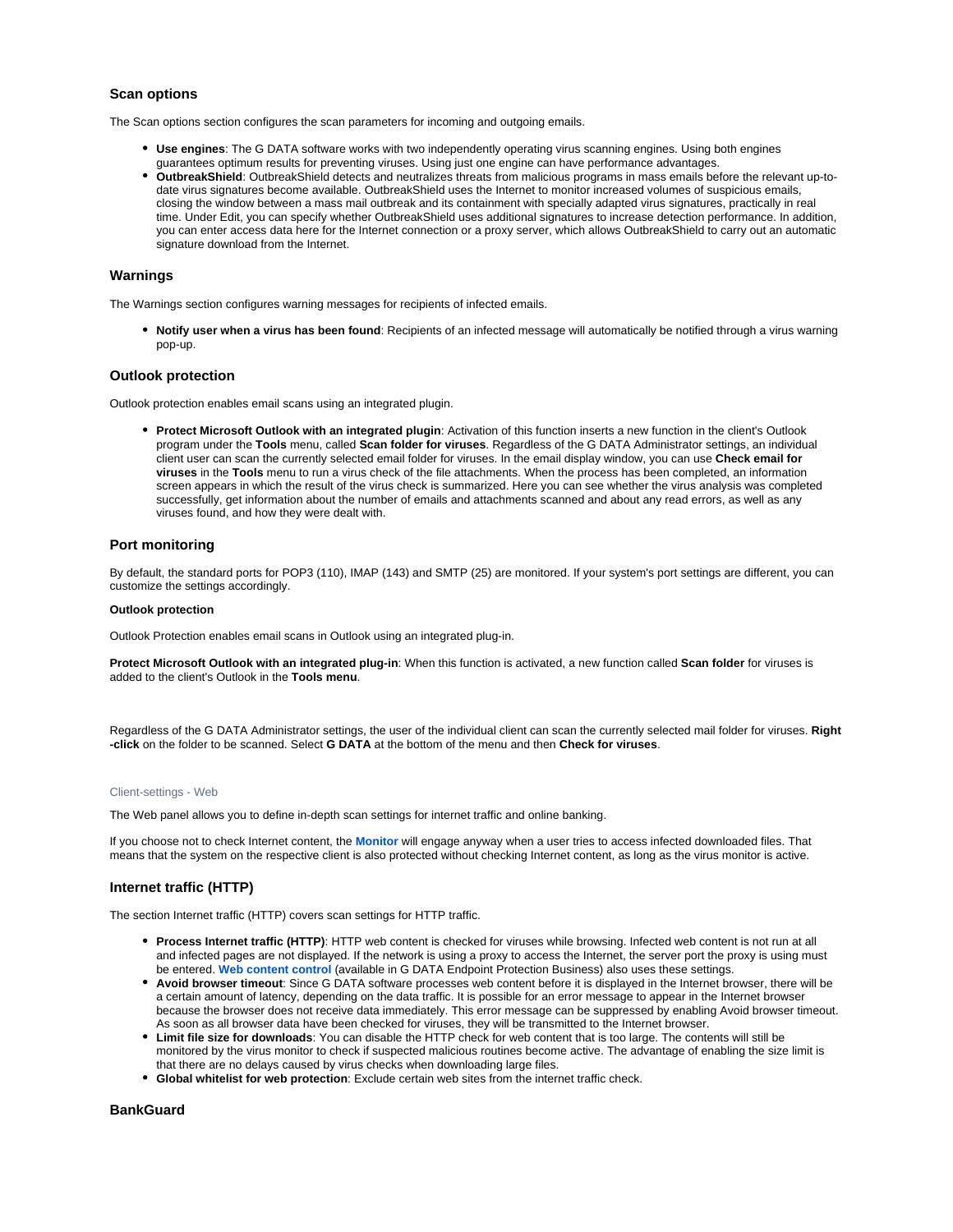Banking trojans are becoming an ever greater threat. The BankGuard technology secures online banking by checking the validity of network libraries, to make sure the browser is not being manipulated by a banking trojan. This proactive protection works in more than 99% of the cases and even protects from unknown trojans. BankGuard should be activated for all clients that use Internet Explorer, Firefox, and/or Chrome.

#### <span id="page-9-0"></span>Client-settings - AntiSpam

The AntiSpam module is available as part of the Client Security Business, Endpoint Protection Business and Managed Endpoint Security **[solu](https://www.gdata.help/display/BS/G+DATA+Business+Solutions+-+Lizenzierung) [tions](https://www.gdata.help/display/BS/G+DATA+Business+Solutions+-+Lizenzierung)**.

If you check the option **Use spam filter**, client email traffic will be checked for possible spam mails. You can configure a warning message that will be added to the subject line when an email is identified as spam or falls under suspicion of being spam.

If the **[Microsoft Outlook plugin](https://www.gdata.help/display/BS/Client-Einstellungen+-+E-Mail)** has been enabled, incoming spam mails will be moved to the AntiSpam folder. For other e-mail clients, spam mails can be automatically moved to a dedicated spam folder by defining a filter rule that matches the spam warning in the subject. To configure AntiSpam settings when using Microsoft Exchange, see Exchange settings > **[AntiSpam](https://www.gdata.help/display/BS/Exchange-Einstellungen+-+AntiSpam)**.

# <span id="page-9-1"></span>Module Exchange settings

[Exchange settings - General](#page-9-2)

# [Exchange-settings - AntiSpam](#page-9-3)

G DATA Exchange Mail Security is available as an **[optional module](https://www.gdata.help/display/BS/G+DATA+Business+Solutions+-+Lizenzierung)**.

<span id="page-9-2"></span>The Exchange settings module offers access to settings for the Exchange plugin of G DATA MailSecurity. The module becomes available as soon as the plugin is installed on Exchange Server 2007 SP1, 2010, 2013, 2016 or 2019.

#### Exchange settings - General

The General section lets you configure update settings, antivirus protection and scan settings for the Exchange plugin of MailSecurity.

# **Update virus signatures automatically**

Like regular clients, Exchange clients can be updated automatically.

- **Update virus signatures automatically**: Enables automatic updating of the virus signatures. At every **[synchronization interval](https://www.gdata.help/display/BS/Allgemeine+Einstellungen+-+Synchronisation)** the Exchange clients check whether new virus signatures exist on the G DATA ManagementServer. If new virus signatures are available, they are automatically installed on the client.
- **Update program files automatically**: Enables automatic updating of the program files. At every **[synchronization interval](https://www.gdata.help/display/BS/Allgemeine+Einstellungen+-+Synchronisation)** the Exchange clients check whether updated program files exist on the G DATA ManagementServer. If updated program files are available, they are automatically installed on the client.

# **Antivirus protection**

Enable antivirus protection by checking the On-access scan checkbox. The On-access scan checks all emails, attachments and other objects for malware as soon as they are received or sent. If any malicious content is found, the measures defined under Scan settings are carried out.

# **Scan settings**

The scan settings are similar to those used for **[Monitor](https://www.gdata.help/display/BS/Client-Einstellungen+-+Waechter)** and **[Scan jobs](https://www.gdata.help/display/BS/Auftraege+-+Periodischer+Scan-Auftrag)**.

- **Use engines**: Define whether both scan engines should be used or only one. The recommended setting is to use both scan engines.
- **If an infected file is found**: The Exchange plugin can take care of infected files in various ways similar to the [Monitor.](https://www.gdata.help/display/BS/Client-Einstellungen+-+Waechter)
- **File types**: To speed up the scanning process, scans can be limited to program files and documents. However, it is recommended to check all files.
- **Use heuristics**: Heuristics enable detection of malware based on typical malware characteristics, as an addition to traditional signature-based recognition.
- **Check archives**: Archives can be checked for malware inside of them. If malware is found, the archive as a whole will be disinfected or removed, possibly including clean files. If you have configured quarantine measures, the complete email message (including the archive) will be quarantined.

#### <span id="page-9-3"></span>Exchange-settings - AntiSpam

The AntiSpam option of the Exchange plugin makes sure that spam messages are filtered before they even reach the recipient. It is only available on Exchange servers that are running the Hub Transport role.

Spam messages are categorized in three distinct categories: **Suspected spam**, **High spam probability** and **Very high spam probability**. For each of those categories, you can customize the action that the Exchange plugin will take: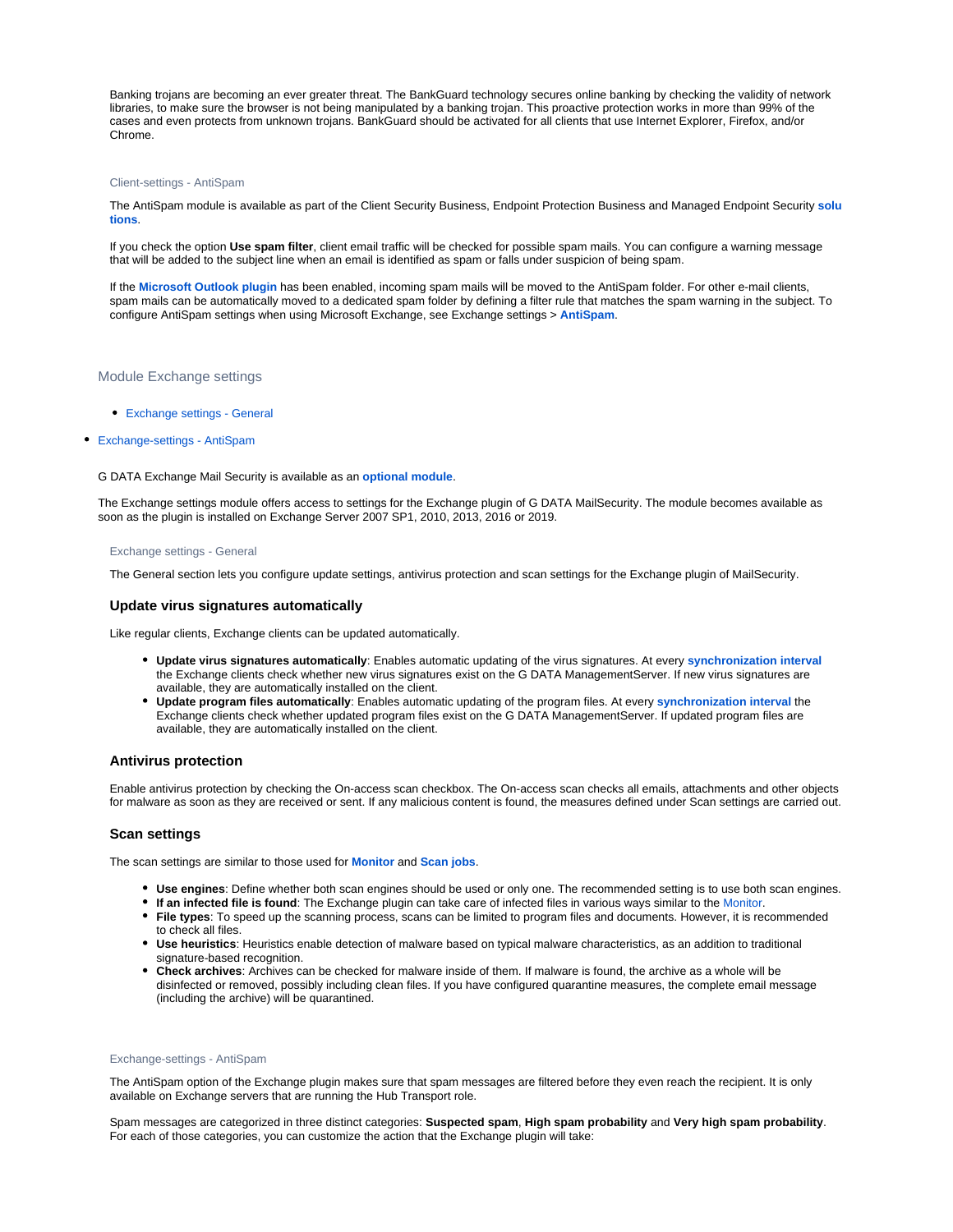- **Reaction**
	- **Deliver email**: The email message will be delivered to the recipient.
	- **Move email to Quarantine**: The email message will be moved to the Quarantine folder.
	- **Reject email**: The email message will be rejected.
	- **Move email to Spam folder**: The email message will be moved to the Spam folder.
- **Subject prefix**: Add a prefix to the subject of the email message, such as a [SPAM?] tag.
- **Message in body**: Add text to the body of the email message.
- **Create reports**: Add a report to the [Security events m](https://www.gdata.help/display/BS/Protokolle+-+Sicherheitsereignisse)odule.

In addition to the three spam categories, you can define a whitelist and a blacklist. Email messages from addresses or domains on the whitelist are never checked for spam; addresses and domains on the blacklist are always treated according to the configuration for Very high spam probability. The whitelist and blacklist can be exported and imported as .json files.

# <span id="page-10-0"></span>Module Android settings

- [Android settings General](#page-10-1)
- [Android settings Policies](#page-10-2)
- [Android settings Lost or stolen](#page-11-0)
- [Android settings Apps](#page-12-0)
- [Android settings Phone book](#page-12-1)  $\bullet$
- [Android settings Calls and SMS](#page-12-2)

<span id="page-10-1"></span>The Android settings module offers easy access to G DATA Administrator's Android management capabilities.

#### Android settings - General

#### **Settings**

Password: Under Change Password, set a general password for all Android clients. The password must consist of four to five digits that are not consecutive (e.g. 1452; 14789; 11310).

The password can be set separately for each client.

# **Updates**

The Updates section covers settings related to updates.

**Automatically**: You can configure whether the Android client should automatically check for software and virus signatures. If updates are not downloaded automatically, the user can still initiate a manual update. If you choose automatic updates, you can set the **Interval** and limit the updates to happen only when there is Wi-Fi connectivity.

#### **Web protection**

The Web protection blocks phishing websites from being opened in the Android browser and in Chrome. Since some data traffic is required to check the list of phishing websites, web protection can be configured to only look up websites when there is Wi-Fi connectivity. The Web protection section therefore includes the possibility to limit web protection to wireless networks.

**Web protection**: Enable Web protection to protect Android clients when they access the internet. Web protection can be enabled for all web traffic or only when there is wireless connectivity.

#### **Virus check**

The Virus check section lets you define parameters for on-demand and on-access virus scans.

- **When installing apps**: Enable an automatic virus check for newly installed applications.
- **Periodically**: Enable a periodic virus check. Tick the checkbox Periodically and specify the Interval.
- **Power save mode**: Postpone the periodic virus check if the device is in power save mode.
- **Only while recharging**: Run the periodic virus check only when the device is being charged.
- **Type**: Scan System (full scan) or only Installed applications.

#### **Synchronization**

The Synchronization option defines how often the Android client synchronizes its data with the ManagementServer. You can set an interval and configure synchronization to happen only when there is Wi-Fi connectivity or also when using a mobile network data plan.

# <span id="page-10-2"></span>Android settings - Policies

By assigning each mobile device a phone type, you can enforce policies. This allows you to block certain device functions from being used on corporate devices and to protect the corporate network.

#### **General settings**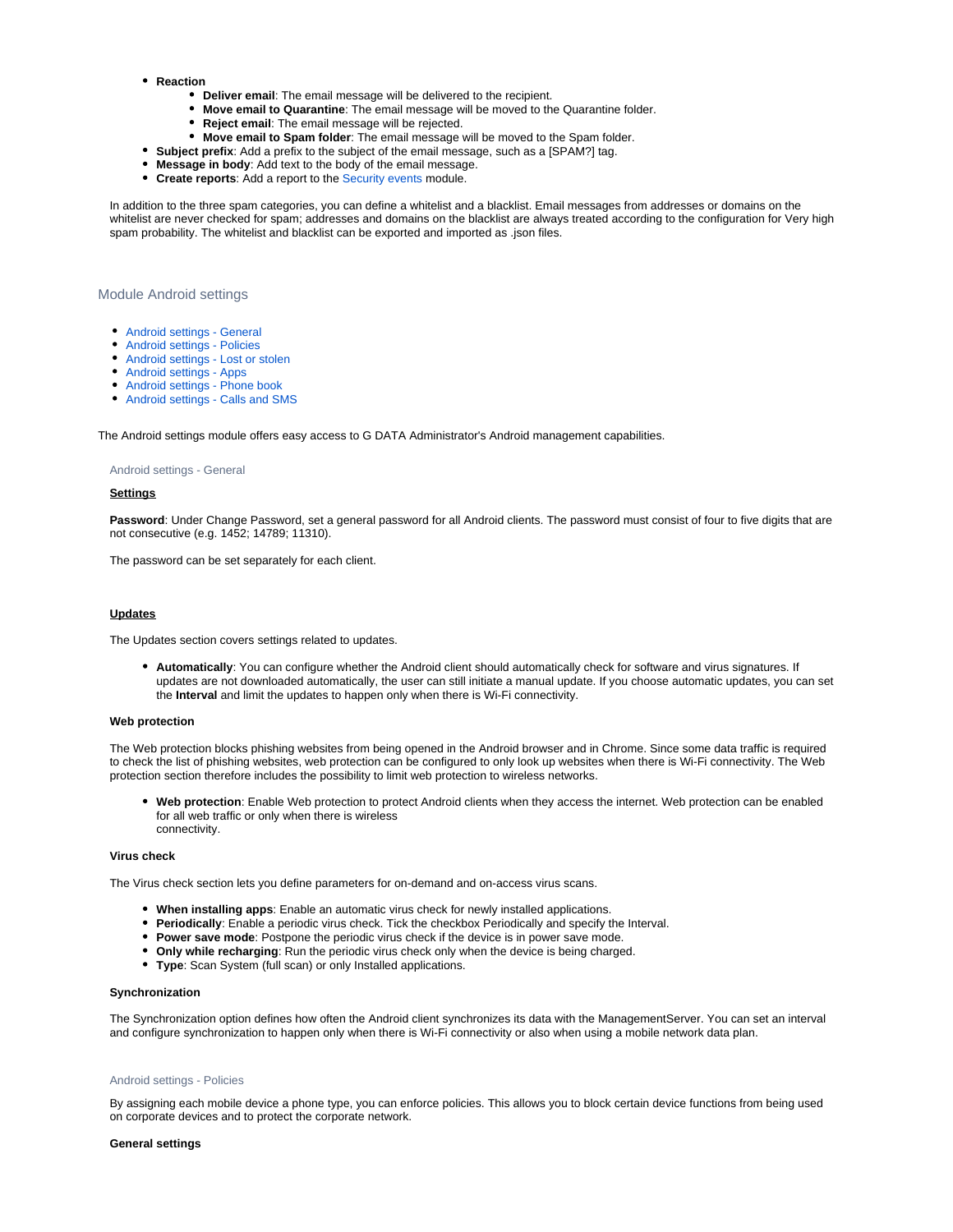Under General settings, select the Phone type for the selected device(s). This decides which settings profile will be used by G DATA Internet Security for Android:

- **Corporate**: G DATA Internet Security for Android will use settings from the corporate profile, which is regularly synchronized with G DATA ManagementServer. The user is not allowed access to any settings. This is the recommended setting for corporate devices.
- **Private**: G DATA Internet Security for Android will use settings from the private profile, which is not synchronized with G DATA
- ManagementServer. The user is allowed access to all settings in G DATA Internet Security for Android.
- **Mixed**: The user can freely switch between the corporate and private profiles.

**Warning**: When enabling Private or Mixed mode, the user will gain access to functionality that cannot be managed centrally. Using Corporate mode is recommended for all managed Android devices.

Regardless of the phone type, the following functions can be managed:

- **Allow camera access**: Allow access to the device's camera (Android 4.0 and higher).
- **Encryption required**: Require full device encryption to be enabled (Android 3.0 and higher).
- **Allow rooted devices**: Allow devices that have been rooted. If disabled, rooted devices are blocked using the remote maintenance password defined under **[Lost/Stolen](https://www.gdata.help/display/BS/Android-Einstellungen+-+Diebstahlschutz)**. If disabled, rooted devices cannot access the wireless network defined under **Allow WLAN access if requirements are met**.

# **Allow WLAN access if requirements are met**

For devices that have been rooted, access to a specific wireless network can be blocked. This allows you to permit access to the corporate wireless network only for devices that can be securely managed.

Enter the **SSID** for the corporate network for which access should be enabled. If the network is encrypted, enter the **Password** and select the **Encryption** type.

#### <span id="page-11-0"></span>Android settings - Lost or stolen

The Lost/Stolen tab offers a range of functions that help protect devices and their data if they go missing. Devices that are stolen or lost can be remotely locked, wiped, located or muted by sending an SMS from a trusted phone number. Using Firebase Cloud Messaging, these antitheft functions can also be triggered manually at any time.

Before specifying any anti-theft measures, some general settings should be entered. The Remote maintenance password consists of numbers and functions as a PIN code. When sending SMS commands to the device, the password has to be included to ensure that only authorized users can send commands. The command to remotely reset the maintenance password can only be sent from the Trusted phone number. Some of the SMS commands trigger a report or other notification, which will be sent to the device from which the command was issued. Optionally, they can also be sent to an Email address for notifications. If you enable one or more of the Theft detection options, any available location information will also be sent to this email address.

# **SMS commands**

# **This function is only available until version 14.3.0 due to changed andoid guidelines.**

Under SMS commands, you can define anti-theft actions that can be triggered by SMS. These actions can be triggered by sending the respective command to the device, including the remote maintenance password.

- **Locate device**: The device will report its location via SMS. If an email address has been entered under Lost/Stolen, location data will be sent there as well. To trigger this function, send an SMS containing the text password locate.
- **Delete personal data**: The device will be reset to its factory settings. All personal data will be wiped. To trigger this function, send an SMS containing the text password wipe.
- **Play ringtone**: The device will play a ringtone until Internet Security for Android is started. This will assist in locating lost devices. To trigger this function, send an SMS containing the text password ring.
- **Mute device**: If you do not want the device to call attention to itself with ring tones or other signals, it can be muted. This does not include the ring tone that is used to locate lost devices. To trigger this function, send an SMS containing the text password mute.
- **Lock screen**: The device screen can be locked to prevent the device from being used. To trigger this function, send an SMS containing the text password lock. If no lock screen password has been set, the remote maintenance password will be used.
- **Set lock screen password**: Set a password to unlock the device after sending the lock command. To trigger this function, send an SMS containing the text password **set device password**: devicepassword. Make sure to send the lock command to lock the device after setting the password.

To remotely reset the remote maintenance password, send an SMS from the phone number that you specified under Trusted phone number containing the text remote password reset: newpassword.

#### **Theft detection**

When deploying Internet Security for Android, it remembers which SIM card is in the device at that time. If this card is changed at any time, for example if the device was stolen and resold, certain actions can be carried out automatically.

- **Lock screen**: same functionality as the option under SMS commands.
- **Locate device**: same functionality as the option under SMS commands.

#### **Emergency action**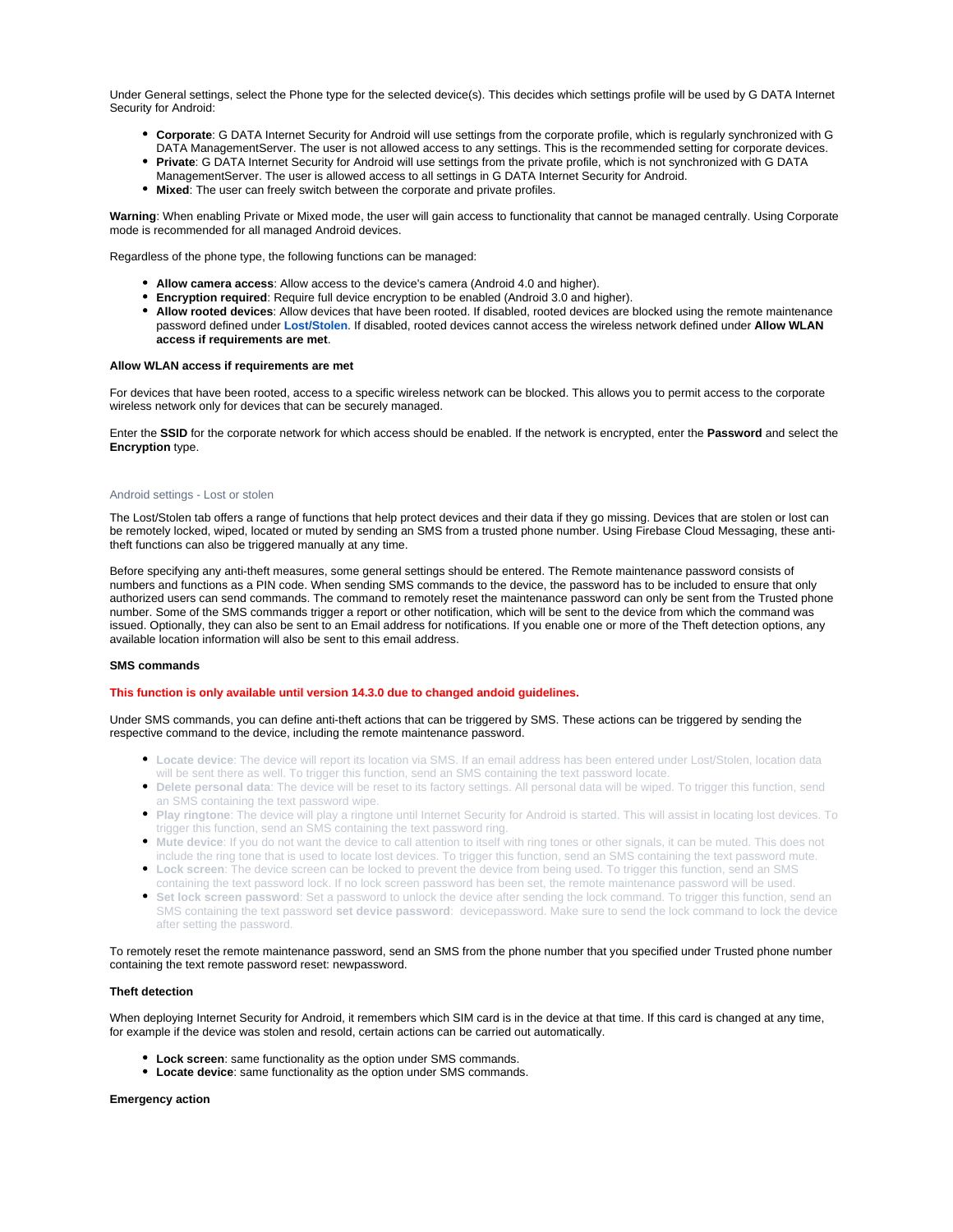Using the internet-based Firebase Cloud Messaging framework, emergency actions can be triggered on Android devices. This has the advantage of working even if a device is being used without a SIM card. Firebase Cloud Messaging must be configured under General settings > [Android b](https://www.gdata.help/display/BS/Allgemeine+Einstellungen+-+Android)efore using any emergency actions.

Select any of the following actions and click Execute action to send the command to the device:

- **Locate device**: same functionality as the option under SMS commands.
- **Mute device**: same functionality as the option under SMS commands.
- **Play ringtone**: same functionality as the option under SMS commands.
- **Set lock screen to following PIN**: same functionality as the option under SMS commands.
- **Enable lock screen with PIN**: same functionality as the option under SMS commands.
- **Reset device to factory defaults**: same functionality as the option under SMS commands.

#### <span id="page-12-0"></span>Android settings - Apps

The Apps panel lets you configure access to apps on managed devices. To block or allow apps, first decide whether the filter should work in Blacklist or Whitelist Mode. In Blacklist mode, all apps on the blacklist will be blocked or password protected; all others will be accessible. In Whitelist mode, all apps on the list will be allowed or password protected; all others will be blocked. The Password (a PIN code) is used to access blocked apps. You can also choose to enter a Recovery email address to which the password will be sent in case you forget it.

Under **Available apps**, all apps that have been installed on the currently selected device(s) are listed. For each app, you can see its **Name**, **V ersion** and **Size**. Using the arrow controls apps can be moved to the white-/blacklist. For apps on the white-/blacklist, you can enabled or disable **Password protection**.

#### <span id="page-12-1"></span>Android settings - Phone book

### **This function is only available until version 14.3.0 due to changed andoid guidelines.**

The Phone book panel allows for advanced contacts management. Contacts can be added to a phone book within the Internet Security app and they can be hidden from the device's built-in phone book. In combination with the Apps feature, the Phone book can be configured as a centrally managed replacement for the Android phone book, creating a managed contacts environment for scenarios where the communication possibilities of a mobile device should be limited to a pre-approved subset of contacts.

The main list shows all contacts that have been added to Internet Security's phone book. For each contact, the **First name**, **Last name**, **Phon e number(s)** and **Address** are listed. Using the **Visibility** dropdown menu, you can decide whether the contact should be **Visible** in the Android phone book, **Hidden** from the Android phone book, or if its calls and SMS messages should be hidden (Communication hidden).

To add a contact to the phone book, click **Add contact**. The **Contact database** window will show all contacts that have been defined. Select one or more contacts and click **Choose** to add the contacts to the phone book. To remove a contact from the phone book, click **Remove contact**.

To add a contact to the contact database, click the button **Create contact** in the toolbar or Import contacts to **import contacts** from an Active Directory Organizational Unit (OU). When creating a contact, you should at least enter a First name or Last name. Additionally, one or more addresses can be added, as well as email addresses, phone numbers, fax numbers, and organizations. To remove a contact from the contact database, select it and click the **Delete** icon in the toolbar or the option **Delete** in the context menu.

#### <span id="page-12-2"></span>Android settings - Calls and SMS

**This function is only available until version 14.3.0 due to changed andoid guidelines.**

#### **Incoming calls/SMS**

Under Incoming calls/SMS, you can define how Internet Security should treat incoming communication. Uncheck **Allow anonymous calls despite filter** to block all anonymous incoming calls. Enabling the additional option **Add phone book to the filter entries** will allow contacts with an entry in the Android or Internet Security phone books through the filter, in addition to any whitelisted contacts.

Under **Filter mode**, you can define specific measures for incoming calls and SMS messages. Select **Blacklist** to allow all communication, except from the contacts that are on the list. Select **Whitelist** to block all communication, except from the contacts that are on the list. By clicking Add contact, you can add any contact from the contact database to the list. Click **Remove contact** to remove a contact from the list.

# **Outgoing calls**

Under Outgoing calls, you can define how Internet Security should treat outgoing phone calls. Enabling the additional option **Add phone book to the filter entries** will allow contacts with an entry in the Android or Internet Security phone books to be contacted, in addition to any whitelisted contacts.

Under **Filter mode**, you can define specific measures for outgoing calls. Select **Blacklist** to allow all communication, except from the contacts that are on the list. Select **Whitelist** to block all communication, except from the contacts that are on the list. By clicking **Add contact** , you can add any contact from the contact database to the list. Click **Remove contact** to remove a contact from the list.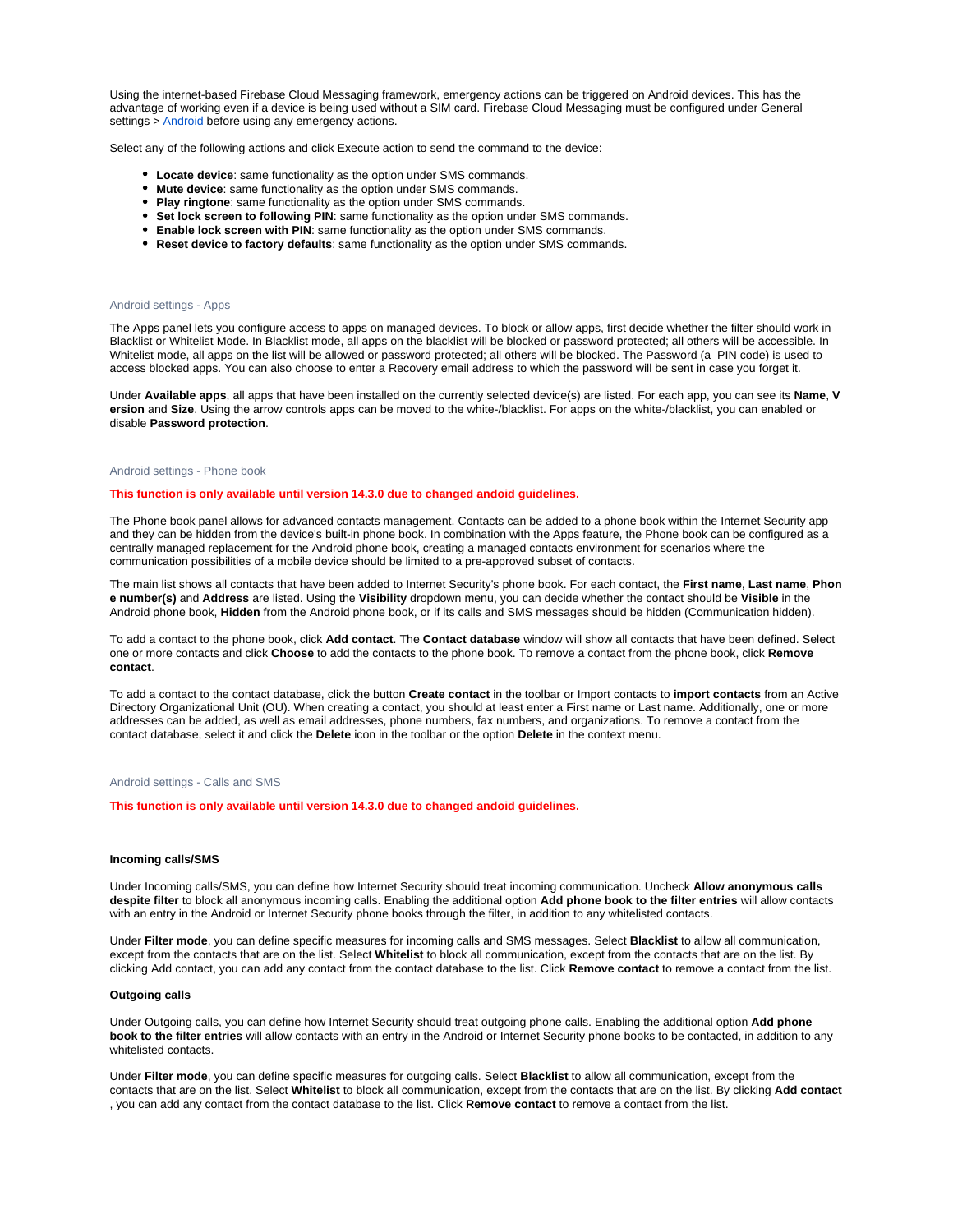If an attempt is made to call a blocked contact, the user will be informed and offered the possibility to request the contact to be permitted. The permission request will be added to the **[Security events](https://www.gdata.help/display/BS/Protokolle+-+Sicherheitsereignisse)** module. It can be used by the administrator to directly add a blacklist or whitelist exception for the contact.

# <span id="page-13-0"></span>Module Tasks

- [Tasks Single scan job](#page-13-1)
- [Tasks Periodic scan job](#page-14-0)
- [Tasks Backup jobs](#page-15-0)
- [Tasks Restore jobs](#page-16-0)
- [Tasks Patch applicability jobs](#page-16-1)
- [Tasks Software distribution jobs](#page-16-2)
- [Tasks Rollback jobs](#page-16-3)

In the Tasks module you can define client and group tasks (jobs). There are two different job types: single jobs and periodic jobs. Single jobs are performed once at a specific time; for periodic jobs, a schedule is defined. You can define as many different jobs as you would like. For performance reasons, it generally makes sense that jobs do not overlap in time.

In the Tasks area, the following data are listed for every job:

- **Name**: The job name you entered. You can enter a name of any length.
- **Type**: The type of job, such as a scan job or a software recognition job.
- **Client**: The clients for which the job was created. You can only create jobs for enabled clients.
- **Group**: If you create a group job, the group name will be displayed, rather than the individual clients.
- **Status**: The status or the results of a job. For example, you can see whether the job has just run or has been completed, and also find out if any viruses were found.
- **Last execution**: When the respective job was last run.
- **Interval**: This column shows the cycle with which the job will be repeated according to the defined schedule.
- **Scope**: Find out which media (e.g. local hard disks) are included in the job.

To edit tasks, select the Properties command from the context menu (by right-clicking).

The following options are available in the toolbar above the task list:

- **Refresh**
- **Delete**
- **[Single](https://www.gdata.help/display/BS/Auftraege+-+Einmaliger+Scan-Auftrag) scan job**: Define a single scan job for clients or client groups. In the configuration dialog, the time, scope, and additional scan settings can be defined on their respective tabs.
- **[Periodic scan job](https://www.gdata.help/display/BS/Auftraege+-+Periodischer+Scan-Auftrag)**: Define a periodic scan job.
- **[Backup job](https://www.gdata.help/display/BS/Auftraege+-+Backupauftrag)**: Define a backup job for clients or client groups (optional **[Backup module](https://www.gdata.help/display/BS/Allgemeine+Einstellungen+-+Backup)**).
- **[Restore job](https://www.gdata.help/display/BS/Auftraege+-+Wiederherstellungsauftrag)**: This function allows you to restore backups to clients or groups (optional **[Backup module](https://www.gdata.help/display/BS/Allgemeine+Einstellungen+-+Backup)**).
- **[Patch applicability job](https://www.gdata.help/display/BS/Auftraege+-+Softwareerkennungsauftrag)**: List software and patches that have been installed on clients (optional **[PatchManager module](https://www.gdata.help/display/BS/Modul+PatchManager)**).
- **[Software distribution job](https://www.gdata.help/display/BS/Auftraege+-+Softwareverteilungsauftrag)**: Schedule software and patch distribution (optional **[PatchManager module](https://www.gdata.help/display/BS/Modul+PatchManager)**).
- **Run now**: Re-run single scan jobs which have already been run or canceled. For periodic scan jobs, this function runs the job immediately, regardless of schedule.
- **[Logs](https://www.gdata.help/display/BS/Modul+Protokolle)**: View the logs relating to a particular client's jobs.
- **Display group jobs in detail**: Displays all associated entries with group jobs. The option is only available if a group is selected in the computer list.

When the Tasks module is selected, an additional menu entry named Tasks becomes available in the menu bar. The following options are included:

- **Display group jobs in detail**
- **Run now**: Re-run single scan jobs which have already been run or canceled. For periodic scan jobs, this function runs the job immediately, regardless of schedule.
- **Cancel**: Cancel a running job.
- **Delete**: Delete selected jobs.
- **Restore backup**: Restore backups to clients or groups (optional Backup module).
- **Add**: Create a job.

# <span id="page-13-1"></span>Tasks - Single scan job

The New scan job window lets administrators define a single or periodic scan job. A complete job configuration consists of three aspects: Job scheduling, Scanner settings and Analysis scope, each covered by their respective window tabs.

Which options are available on the tabs depends on the type of client that the job is being planned for. For example, when planning a job for an Exchange server (if Exchange Mail Security has been installed), options that deal with threats specific to desktop clients are not available.

#### **Job scheduling**

The **Job scheduling** tab lets you plan the scan job: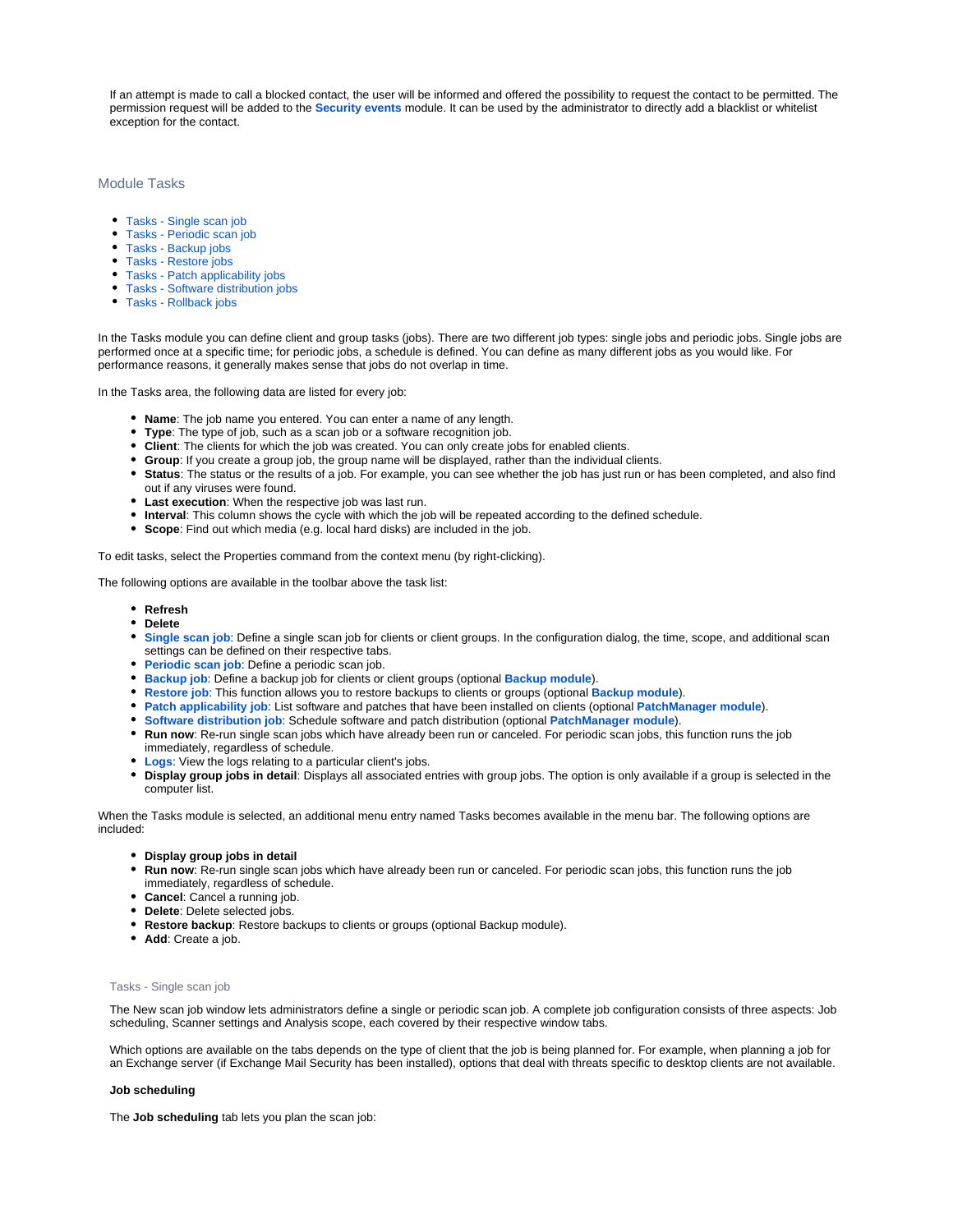- **Job name**: Specify which name the scan job should have. You can enter meaningful names here such as Archive scan or Monthly scan to clearly label the job so that it can be found again in the table overview.
- **Schedule (Periodic scan job)**: For periodic scan jobs, this option specifies when and at what intervals the virus check should occur. If you select On system startup the scheduling defaults no longer apply and the G DATA software will run the scan each time your computer is restarted. For Daily jobs, you can specify under Weekdays on which specific days of the week the job should be carried out.
- **Time**: Use this option to set a specific start time. For single scan jobs without start time, the scan job will be started immediately after creation.
- **Settings**
	- **Allow the user to halt or cancel the scan job**: Permissions can be granted to the users for pausing or aborting the job via the system tray context menu.
	- **Notify the user when a virus has been found**: Displays a notification on the client when a virus is found.
	- **Report scan progress to the ManagementServer (every 2 minutes)**: Enable this option to report the status of a scan job to the server.
	- **Shut down client after scan job, if no user is logged on**: The client can be shut down automatically after the scan job is finished.
	- **Run scan job later if a client is not powered up at the scheduled time**: If a computer is not switched on at the scheduled time of a periodic scan job, the scan job can be started later by ticking this option.
- **User context (optional)**: If the scan job includes network shares, they should be entered as a UNC path instead of using mapped network drives. If the client's machine account (e.g. Client001\$) has no permissions to access a share, enter a User name and Password for an account with the appropriate permissions here.

# **Scanner**

The Scanner tab shows the settings with which the scan job will be executed. The following options are available:

- **Use engines**: The G DATA software works with two independently operating virus scanning engines (see Client settings > **[Monitor](https://www.gdata.help/display/BS/Client-Einstellungen+-+Waechter)**).
- **If an infected file is found**: Specify what should happen if an infected file is detected (see Client settings > **[Monitor](https://www.gdata.help/display/BS/Client-Einstellungen+-+Waechter)**).
- **Infected archives**: Specify here how infected archives are to be treated (see Client settings > **[Monitor](https://www.gdata.help/display/BS/Client-Einstellungen+-+Waechter)**).
- **File types**: Here you can define the file types G DATA should check for viruses. Please bear in mind that checking all files on a computer can take considerable time.
- **Priority scanner**: You can use the levels High, Medium and Low to specify whether the virus check should have high priority on the client (in which case the analysis is relatively quick and other applications may run more slowly during the analysis) or low priority (the analysis requires more time, so that other applications can continue to run relatively unaffected). Which priority to choose mostly depends on the point of time at which the virus check will be carried out.
- **Settings**: Specify the additional virus analyses you want the G DATA software to perform. The default options are the recommended ones, but depending on the type of application, the time gained by omitting these checks may outweigh the slightly reduced level of security. Most of the settings are identical to those found on the panel Client settings > **[Monitor](https://www.gdata.help/display/BS/Client-Einstellungen+-+Waechter)**, but the following ones are specific to scan jobs:
	- **Check for rootkits**: A rootkit attempts to evade conventional virus detection methods. You can use this function to specifically search for rootkits, without checking all hard drives and files.
	- **Use all available CPUs**: With this option, you can distribute the virus checking load on systems with multiple processor kernels over all the processors with the result that the virus checking runs considerably quicker. The downside to this option is that less processing power is available for other applications. This option should only be used if the scan job is executed at times when the system is not regularly used (e.g. at night).

# **Analysis scope**

Using the Analysis scope tab, you can limit the scan job to specific directories (when planning a scan job for a client) or mailboxes (when planning a scan job for an Exchange server). The folder selection window allows you to pick folders from both the PC on which Administrator is running and on clients. When including network shares, they should be defined as a UNC path instead of using mapped drives. The Analysis scope can be used to exclude folders, for example those with rarely used archives (which can then be checked in a separate scan job).

#### <span id="page-14-0"></span>Tasks - Periodic scan job

The New scan job window lets administrators define a single or periodic scan job. A complete job configuration consists of three aspects: Job scheduling, Scanner settings and Analysis scope, each covered by their respective window tabs.

Which options are available on the tabs depends on the type of client that the job is being planned for. For example, when planning a job for an Exchange server (if Exchange Mail Security has been installed), options that deal with threats specific to desktop clients are not available.

# **Job scheduling**

The **Job scheduling** tab lets you plan the scan job:

- **Job name**: Specify which name the scan job should have. You can enter meaningful names here such as Archive scan or Monthly scan to clearly label the job so that it can be found again in the table overview.
- **Schedule (Periodic scan job)**: For periodic scan jobs, this option specifies when and at what intervals the virus check should occur. If you select On system startup the scheduling defaults no longer apply and the G DATA software will run the scan each time your computer is restarted. For Daily jobs, you can specify under Weekdays on which specific days of the week the job should be carried out.
- **Time**: Use this option to set a specific start time. For single scan jobs without start time, the scan job will be started immediately after creation.
- **Settings**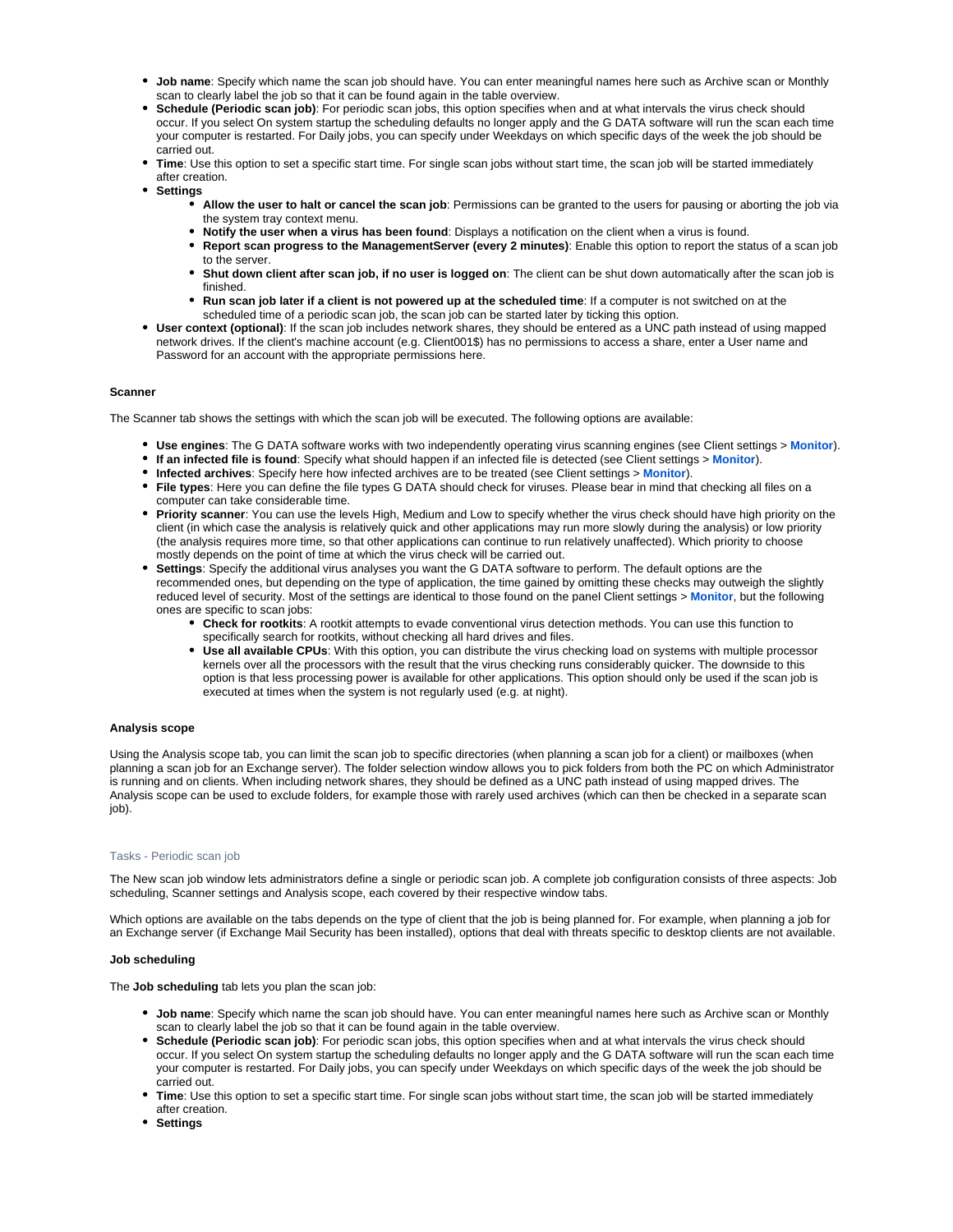- **Allow the user to halt or cancel the scan job**: Permissions can be granted to the users for pausing or aborting the job via the system tray context menu.
- **Notify the user when a virus has been found**: Displays a notification on the client when a virus is found.
- **Report scan progress to the ManagementServer (every 2 minutes)**: Enable this option to report the status of a scan job to the server.
- **Shut down client after scan job, if no user is logged on**: The client can be shut down automatically after the scan job is finished.
- **Run scan job later if a client is not powered up at the scheduled time**: If a computer is not switched on at the scheduled time of a periodic scan job, the scan job can be started later by ticking this option.
- **User context (optional)**: If the scan job includes network shares, they should be entered as a UNC path instead of using mapped network drives. If the client's machine account (e.g. Client001\$) has no permissions to access a share, enter a User name and Password for an account with the appropriate permissions here.

# **Scanner**

The Scanner tab shows the settings with which the scan job will be executed. The following options are available:

- **Use engines**: The G DATA software works with two independently operating virus scanning engines (see Client settings > **[Monitor](https://www.gdata.help/display/BS/Client-Einstellungen+-+Waechter)**).
- **If an infected file is found**: Specify what should happen if an infected file is detected (see Client settings > **[Monitor](https://www.gdata.help/display/BS/Client-Einstellungen+-+Waechter)**).
- **Infected archives**: Specify here how infected archives are to be treated (see Client settings > **[Monitor](https://www.gdata.help/display/BS/Client-Einstellungen+-+Waechter)**).
- **File types**: Here you can define the file types G DATA should check for viruses. Please bear in mind that checking all files on a computer can take considerable time.
- **Priority scanner**: You can use the levels High, Medium and Low to specify whether the virus check should have high priority on the client (in which case the analysis is relatively quick and other applications may run more slowly during the analysis) or low priority (the analysis requires more time, so that other applications can continue to run relatively unaffected). Which priority to choose mostly depends on the point of time at which the virus check will be carried out.
- **Settings**: Specify the additional virus analyses you want the G DATA software to perform. The default options are the recommended ones, but depending on the type of application, the time gained by omitting these checks may outweigh the slightly reduced level of security. Most of the settings are identical to those found on the panel Client settings > **[Monitor](https://www.gdata.help/display/BS/Client-Einstellungen+-+Waechter)**, but the following ones are specific to scan jobs:
	- **Check for rootkits**: A rootkit attempts to evade conventional virus detection methods. You can use this function to specifically search for rootkits, without checking all hard drives and files.
	- **Use all available CPUs**: With this option, you can distribute the virus checking load on systems with multiple processor kernels over all the processors with the result that the virus checking runs considerably quicker. The downside to this option is that less processing power is available for other applications. This option should only be used if the scan job is executed at times when the system is not regularly used (e.g. at night).

# **Analysis scope**

Using the Analysis scope tab, you can limit the scan job to specific directories (when planning a scan job for a client) or mailboxes (when planning a scan job for an Exchange server). The folder selection window allows you to pick folders from both the PC on which Administrator is running and on clients. When including network shares, they should be defined as a UNC path instead of using mapped drives. The Analysis scope can be used to exclude folders, for example those with rarely used archives (which can then be checked in a separate scan iob).

#### <span id="page-15-0"></span>Tasks - Backup jobs

Backup is available as an **[optional module](https://www.gdata.help/display/BS/G+DATA+Business+Solutions+-+Lizenzierung)**.

Using backup jobs, administrators can plan backup tasks for client data in order to centrally safeguard essential files.

#### **Job scheduling**

A **Job name** for the backup job must be entered. It is recommended that you use a self-explanatory name to make it easier to identify individual backup jobs. You can set up **Full backups** or **Partial backups** (differential) at defined times. A partial backup only saves files that have been altered since the last full backup. In this case, the backup job will need less time, but restoring a partial backup takes longer because it needs to be rebuilt from multiple backup files.

Enable **Do not run backup when running on battery** to prevent burdening mobile computers running in battery mode with a backup job. The backup will be postponed until the client is connected to a power supply. For **Daily** jobs, you can specify under **Weekdays** on which specific days of the week the job should be carried out.

Server-side backup storage paths as well as quota notifications can be configured under General settings > **[Backup](https://www.gdata.help/display/BS/Allgemeine+Einstellungen+-+Backup)**.

# **File/directory selection**

The File/directory selection tab lets you select which folders from which clients or groups will be backed up. Under **Backup scope**, add folders from any of the clients. **Exclude files** allows you to define files and folders to be excluded from the backup. There are several general options, such as **Temporary internet Files** and **Thumbs.db**, but you can also define custom file types by adding their extension to the file type list.

If the generated backup should be saved in a particular directory prior to transmission to the ManagementServer, this can be indicated under **Cache**. If the option **Use client standard path** is enabled and an absolute path is indicated, the backup will be buffered in the specified directory. If this option is not enabled, G DATA Security Client will always buffer the backup on the partition containing the most free disk space. The directory G DATA\Backup will be created in the root directory of the partition.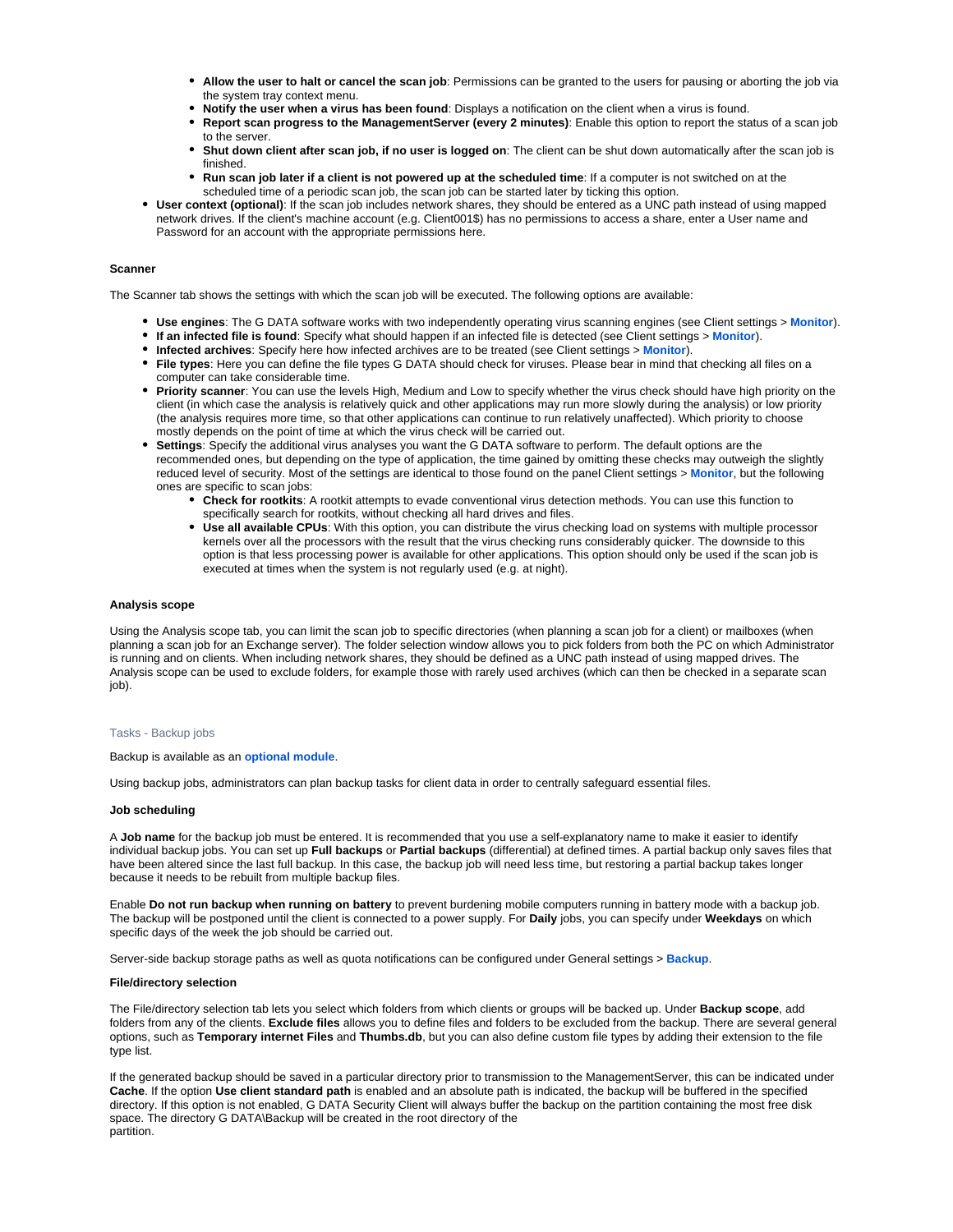#### <span id="page-16-0"></span>Tasks - Restore jobs

#### Backup is available as an **[optional module](https://www.gdata.help/display/BS/G+DATA+Business+Solutions+-+Lizenzierung)**.

Restore jobs can be planned in several ways. In the **Tasks** menu, select New > **Restore job** to plan a new restore job. **The Restore** job toolbar button opens the same window, allowing you to select a backup to restore. Alternatively, you can look up the backup in the list of backup jobs. Right click a job and click **Restore backup** to open the Restore backup window.

The **Restore backup** window shows some basic information about the selected backup job. It contains one or more backups, depending on how often the job was run. For every backup, the list shows B**ackup time, Client, Type of backup, Number of files** and **Size** (in MB). In the **Restore on client** dropdown, you can select the client to which the backup should be restored (this does not need to be the client from which the files were backed up). Select the appropriate backup and click **OK** to open the **Restore settings** window.

The restore settings can be configured on two tabs. **File selection** allows you to browse through the backup. Click **Only restore selected files from the archive** to enable the folder tree in which you can select the files to be restored. Click **Restore all files within the archive** to disable the folder tree and restore all files instead. The **Options** tab lets you configure restore job settings. You can add a descriptive title to the restore job under **Job name**. Files can be restored to the directory they were backed up from if you select **Restore files to original directory**, or to another directory if you select one under **Target directory**. Finally, you can decide what should happen to file conflicts under **Overwrite existing files**. Upon confirming the recovery settings, a restore job will be added to the Tasks module. It will be carried out immediately.

#### <span id="page-16-1"></span>Tasks - Patch applicability jobs

#### **[PatchManager](https://www.gdata.help/display/BS/PatchManager+-+Status-Uebersicht)** is available as an **[optional module](https://www.gdata.help/display/BS/G+DATA+Business+Solutions+-+Lizenzierung)**.

Patch applicability jobs can be planned to check if one or more patches are applicable to clients or groups.

Patch applicability jobs can be scheduled using the following options:

- **Execution**: Decide when the patch applicability job should be run:
	- **Scheduled**: Run the patch applicability job according to a Schedule, which can be defined using one of the following parameters: Immediately, Once, Hourly, Daily, Weekly, Monthly or On Internet connection.
	- **As soon as available**: Run the patch applicability job each time a new patch is released.

To select the patches for which applicability should be checked, use one of the two **Scope** options:

- **Specific patch**: Choose one or more patches from a list.
- **Using attributes**: Use Attributes to select a range of patches using keywords. To add a specific attribute (Vendor, Product name, Urgency, Language) as a filter criterium, tick the checkbox and enter a keyword. This way you can check applicability for patches from a specific publisher or only for specific versions. Wildcards like ? and \* can be used. Enable the option Patches only if the job should not check full software packages and upgrades for applicability.

Select **Automatically install applicable patches** to make sure that each time a patch is found to be applicable, it is installed automatically.

If the Patch applicability job is being planned from PatchManager's **[Status overview](https://www.gdata.help/display/BS/PatchManager+-+Status-Uebersicht)** module, the job applies to the patch and clients that were selected there. If it is being planned from the **[Patch configuration](https://www.gdata.help/display/BS/PatchManager+-+Patch-Konfiguration)** module, you need to select the client(s) for which applicability should be checked. If it is being planned from the **[Tasks](https://www.gdata.help/display/BS/Modul+Auftraege)** module, you need to select the patch(es) for which applicability should be checked - the job will be run on the currently selected group or client.

#### <span id="page-16-2"></span>Tasks - Software distribution jobs

#### **[PatchManager](https://www.gdata.help/display/BS/Modul+PatchManager)** is available as an **[optional module](https://www.gdata.help/display/BS/G+DATA+Business+Solutions+-+Lizenzierung)**.

To distribute applicable patches to clients or groups, you can define a software distribution job. Software distribution jobs can be managed and scheduled using the **Planning** options:

- **Immediately**: The software distribution job will be run immediately.
- **Immediately after the boot process**: The software distribution job will be run after the nextboot.
- **Immediat ely after logging in**: The software distribution job will be run after the next time anend user logs in to the client.
- **Only load at specified time**: Schedule the job to be run at a specific time (the other scheduling options will not come into effect until this point in time has been reached).
- **Load with delay**: Schedule a delay in starting the job. That way, the boot process and distribution job won't influence client performa nce at the same time.

If the Software distribution job is being planned from PatchManager's **[Status overview](https://www.gdata.help/display/BS/PatchManager+-+Status-Uebersicht)** module, the job applies to the patch and clients that were selected there. If it is being planned from the **[Patch configuration](https://www.gdata.help/display/BS/Modul+PatchManager)** module, you need to select the client(s) on which the patch should be installed. If it is being planned from the **[Tasks](https://www.gdata.help/display/BS/Modul+Auftraege)** module, you need to select the patch(es) that need to be installed - they will be installed on the currently selected group or client.

#### <span id="page-16-3"></span>Tasks - Rollback jobs

**[PatchManager](https://www.gdata.help/display/BS/PatchManager+-+Status-Uebersicht)** is available as an **[optional module](https://www.gdata.help/display/BS/G+DATA+Business+Solutions+-+Lizenzierung)**.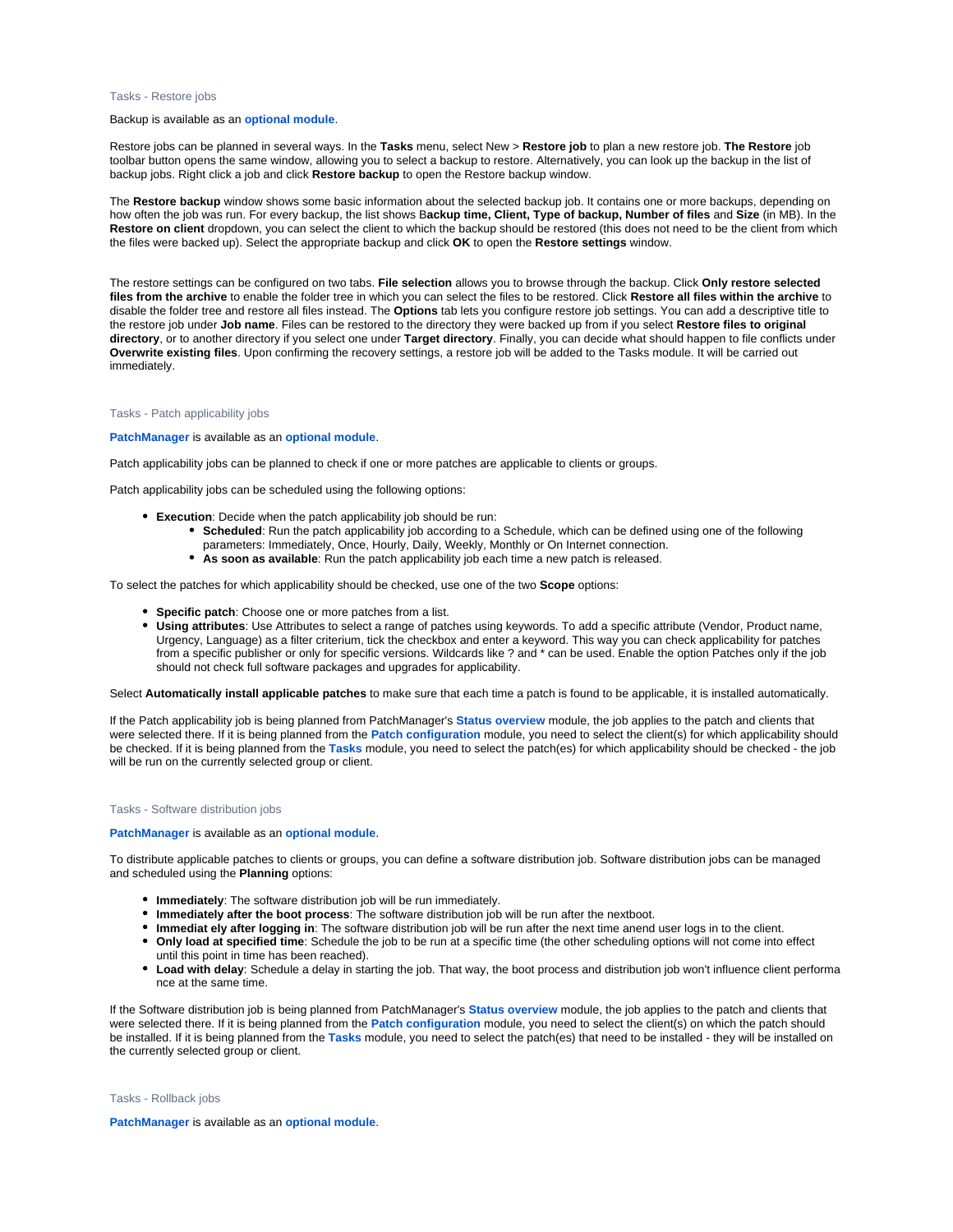Using rollback jobs you can uninstall previously deployed patches. Right-click the respective distribution job in the **[Tasks](https://www.gdata.help/display/BS/Modul+Auftraege)** overview and choose **Rollback**. Alternatively, select the specific client and patch in PatchManager's **[Status overview](https://www.gdata.help/display/BS/PatchManager+-+Status-Uebersicht)** panel and choose **Rollback** from the context menu.

The **Update rollback** window lets you enter a Job name to easily identify the rollback job. After entering the name, click **OK** to add the job to the **[Tasks](https://www.gdata.help/display/BS/Modul+Auftraege)** list. It will be executed immediately.

# <span id="page-17-0"></span>Module PolicyManager

- [PolicyManager Application control](#page-17-1)
- [PolicyManager Device control](#page-17-2)
- [PolicyManager Web content control](#page-18-0)
- [PolicyManager Internet usage time](#page-18-1)

The PolicyManager module is available as part of the Endpoint Protection Business and Managed Endpoint Security **[solutions](https://www.gdata.help/display/BS/G+DATA+Business+Solutions+-+Lizenzierung)**.

PolicyManager includes application, device, and web content control as well as monitoring of Internet usage time. These functions allow comprehe nsive implementation of company guidelines for the use of internal company PCs. Using the PolicyManager a system administrator can define wh ether and to what extent external mass storage or visual media can be used. Similarly, one can also define which websites may be visited and which programs may be used on the company PCs.

#### <span id="page-17-1"></span>PolicyManager - Application control

Application control can be used to restrict the use of specific programs.

Under **Status**, specify whether the limitations should apply to all users (including administrators) or only to users who do not have administrat or rights on the client.

Under Mode, specify whether the application control list should be a whitelist or a blacklist:

- **Whitelist**: Only the applications listed here can be used on the client computer.
- **Blacklist**: Applications listed here cannot be used on the client computer.

A new rule can be defined using the **New** button. Rules are categorised as one of three types:

- **Vendor**: Manufacturer information contained in program files can be used to allow or block use of these applications. You can either enter the vendor's name here yourself or select a specificfile via the ... button, using which the manufacturer information can be read and imported.
- **File**: Block or allow specific program files for the particular client. You can either enter the filename to generally forbid or allow access to files with this name or click the button Determine file attributes to define a file based on its properties. If necessary, you can use an asterisk (\*) as a placeholder at the start and/or end of the File name, Product name and Copyright properties.
- **Directory**: You can enable or block complete directories for clients (if necessary, including their subdirectories).

#### <span id="page-17-2"></span>PolicyManager - Device control

Device control can be used to restrict access to external storage media. Users can be prevented from using USB sticks or other external storage media utilizing the USB port, as well as CD/DVD drives and even webcams.

Under **Status**, specify whether the limitations should apply to all users (including administrators) or only to users who do not have administrator rights on the client.

Under **Devices**, device usage can be restricted per **Device** type using the following settings:

- Permission
	- **Read/write**: Full access to the device is allowed.
	- **Read**: Media can only be read; saving data is not permitted.
	- **Deny access**: Both read and write access to the device are not permitted. The device cannot be accessed by the user.
- **Temporary permission**: If a device has been temporarily permitted through a PolicyManager request in the Security events module, the time frame is displayed here. Click the X icon to cancel the temporary permission.

By using the Exceptions settings, you can allow access to devices to which you had previously limited access in some way or another (**Read** / **Deny access**). When you click the Add button a dialog window opens in which you can define a new exception:

- **Device**: Select the type of device for which you are adding an exception.
- **Rule enabled**: The exception is only active if this checkbox is selected.
- **Type**
	- **Device type exception**: The exception will be defined for the selected **Device** type as a whole.
	- **Hardware ID/medium ID exception**: The exception will be defined for a specific instance of the selected Device type (e.g. a specific DVD or USB stick), to be specified under **Hardware ID/medium ID**.
- **Permission**: Select the type of permission to be allowed.
- **Hardware ID/medium ID**: If you have selected Hardware ID/medium ID except ion, enter the respective ID here. Click the ... button to determine a specific hardware or medium ID: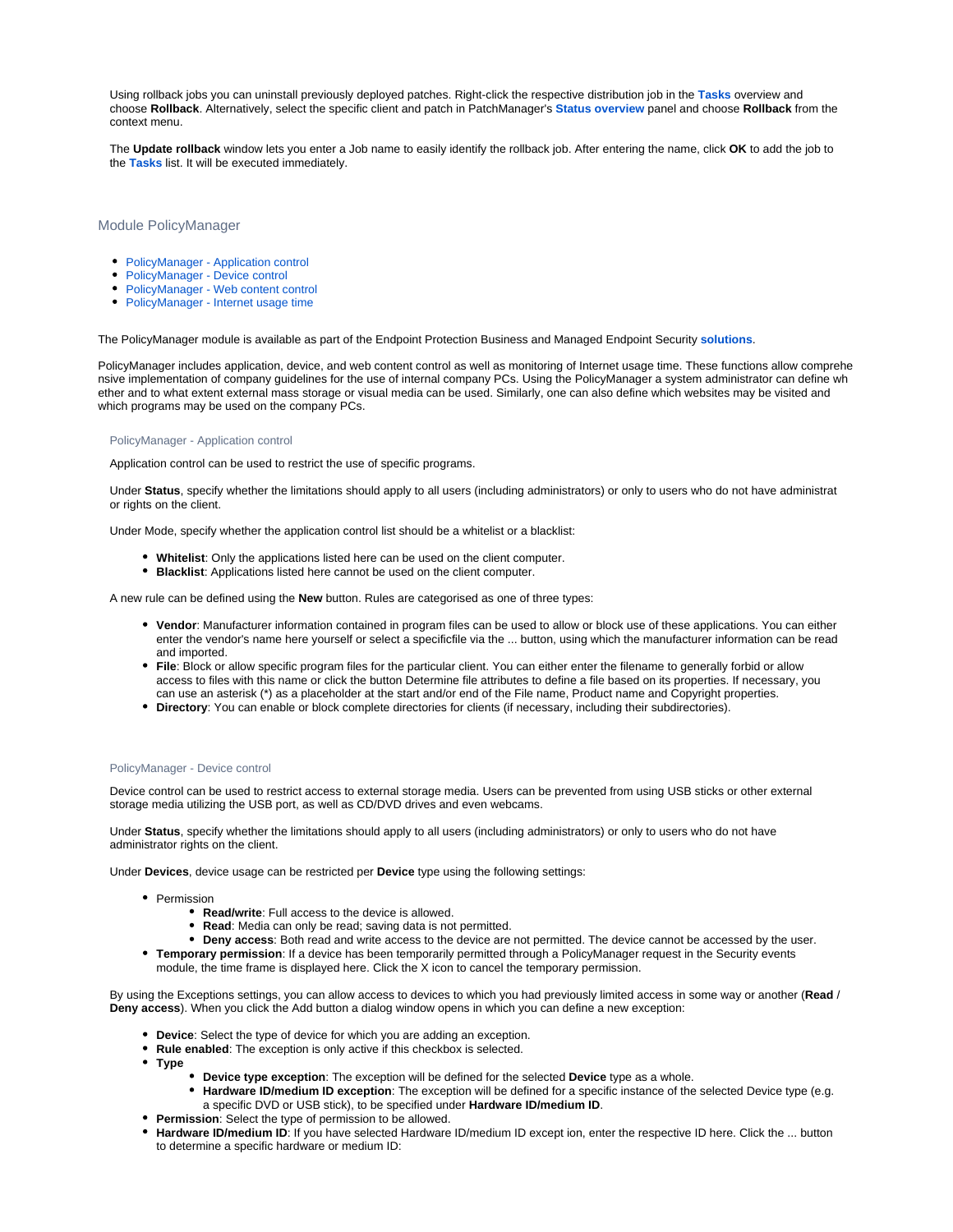- **Select source**: Select (**Local search...**) to look for hardware and media IDs on computer on which G DATA Administrator is installed. Alternatively, select a client from the list to look for IDs on the respective client computer.
- **Device**: Select **Use medium ID** to display IDs of media (e.g. CD/DVD) or **Use hardware ID** to display IDs of hardware. **Configure Windows users/groups**: If the exception should be limited to specific Windows users of groups, enter them here.
- Multiple entries should be separated by commas or line breaks. **Note**: Add a note to the exception (e.g. to be able to tell similar exceptions apart).

# <span id="page-18-0"></span>PolicyManager - Web content control

Web content control is used to provide users with Internet access within the scope of their duties while preventing visiting non-desirable websites or websites in particular subject areas. You can select or block certain areas by checking or unchecking a checkbox for the client in question. The categories cover a large number of subject areas and are constantly updated by G DATA. Network administrator costs associated with maintaining white- and blacklists thus no longer apply.

Under **Status**, specify whether the limitations should apply to all users (including administrators) or only to users who do not have administrator rights on the client.

Under **Global exceptions**, it is possible to ensure that certain websites are blocked or allowed company-wide across the entire network, regardless of any settings that have been made under **Allowed categories**. To do this, click **Add**, select **Allow** or **Block**, enter the **Address** (without protocol) and click **OK** to add the exception. Click Edit to edit an existing exception or **Delete** to delete exception(s).

# <span id="page-18-1"></span>PolicyManager - Internet usage time

On the Internet usage time panel, general use of the Internet can be restricted to certain times. Setting up time quota for Internet usage is also possible.

Under **Status**, specify whether the limitations should apply to all users (including administrators) or only to users who do not have administrator rights on the client. On the right side, you can use theavailable controls to specify the quota available for Internet usage. Daily, weekly or monthly quotas can be issued; for example, the specification 0420:05 corresponds to an Internet usage time of 4 days, 20 hours and 5 minutes.

When there are conflicting settings for Internet usage, the smallest value is used. If you set atime limit of four days per month, but a weekly limit of five days, then the software will automatically limit Internet usage to four days.

If users try to access the Internet beyond their permitted amount of time, an information screen appears telling them that they have exceeded their allotted time. The area with time restrictions allows you to, in addition to limiting Internet usage times, block particular time periods. The blocked time periods are shown in red; the allowed time periods are shown in green. In order to allow or block a time period, highlight it using the mouse. A context menu then appears next to the cursor in which you have two options: **Allow time** and **Block time**. If users try to access the Internet during the blocked periods, an information screen will appear in the browser informing them that they do not have Internet access during that period.

# <span id="page-18-2"></span>Module Firewall

- [Firewall Overview](#page-18-3)
- [Firewall Rule sets](#page-19-0)
- [Firewall New rule set](#page-19-1)
- [Firewall New rule/Edit rule](#page-19-2)
- [Firewall Rule wizard](#page-19-3)

<span id="page-18-3"></span>The Firewall module is available as part of the Client Security Business, Endpoint Protection Business and Managed Endpoint Security solutions.

#### Firewall - Overview

The Overview tab allows you to configure firewall settings for the selected clients.

#### **Settings**

The Settings section covers general firewall settings:

- **Enable G DATA Firewall**: Enable/disable the firewall. Note: From version 14 onwards, clients that do not yet have the firewall component installed, need to be updated to the new version before the firewall can be enabled.
- **Report blocked applicat ions**: If the client computer is connected to G DATAManagementServer, the system administrator will be notified in th[e Security events](https://www.gdata.help/display/BS/Protokolle+-+Sicherheitsereignisse) module when applications have been blocked by the client firewall.
- **Rule set**: Select the rule set that should be used by the client:
	- **Autopilot mode**: The rules are automatically configured by G DATA and the firewall carries out its tasks in the
	- background, without interrupting the user. In Autopilot mode, the firewall optimizes its rule set autonomously over time. Any of the rule sets that have been created on the [Rule sets](https://www.gdata.help/display/BS/G+DATA+Security+Client+Firewall+-+Regelsaetze) panel.

#### **Run in internal network**

Under Run in internal network, define settings that apply when the client is used within the ManagementServer network: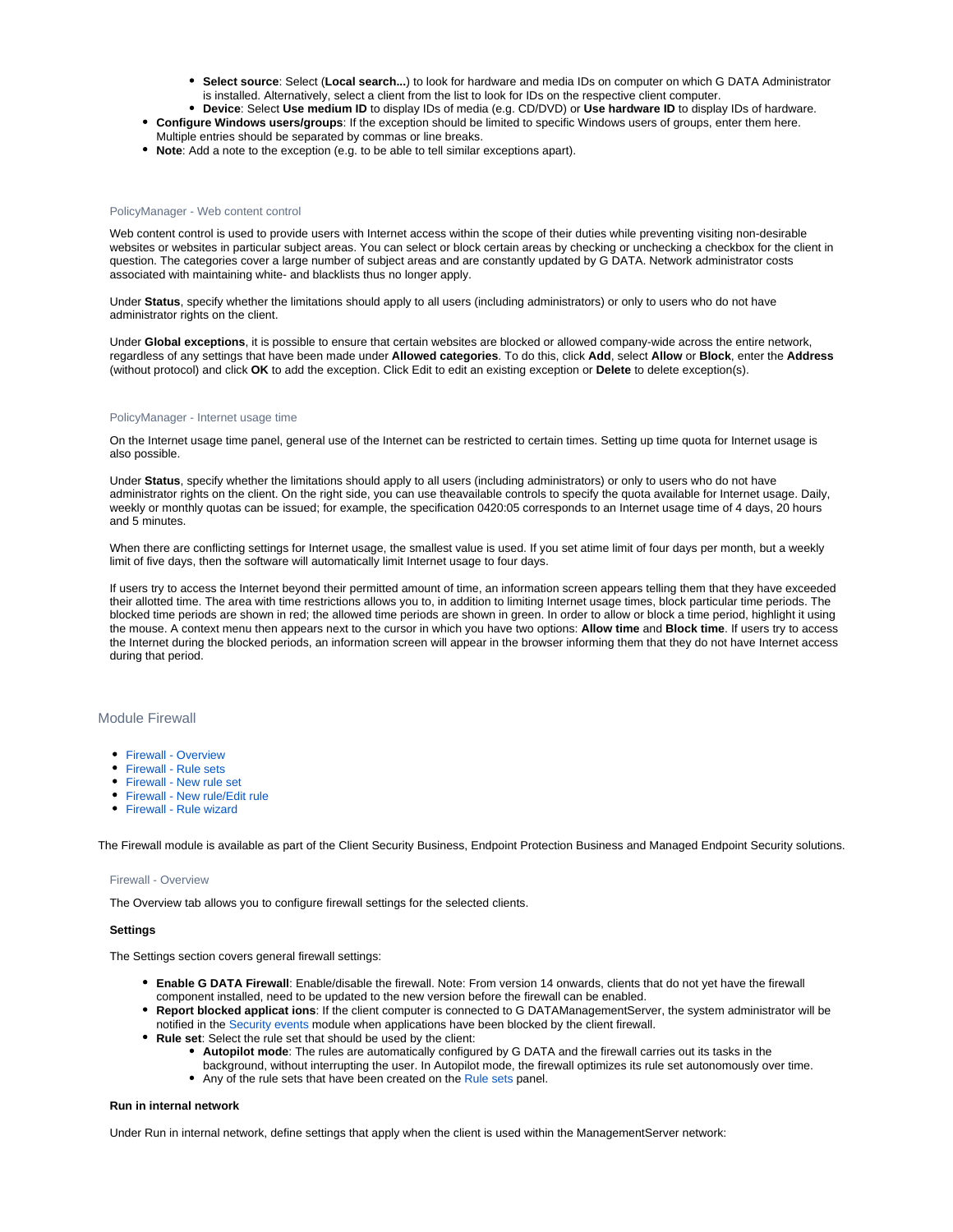**Allow user to enable/disable the firewall**: As network administrator, you can allow the user of the client to temporarily disable the firewall. This option is only available if the client is inside the company network and should only be enabled for competent users.

#### **Run outside internal network**

Under Run outside internal network, define settings that apply when the client is used outside theManagementServer network:

- **Use off-site configuration for mobile clients**: To optimally protect mobile computers whenever they are outside of the G DATA ManagementServer network, the firewall rule set can be automatically replaced by an off-site rule set. As soon as the mobile computer is reconnected to the G DATA ManagementServer network, the regular rule set is automatically restored. Note: The offsite configuration can only be used if the firewall is not being operated in autopilot mode when running in the internal network. If a client uses autopilot in the internal network, that setting is also used when the client is outside the internal network.
- **Rule set**: Select the off-site rule set that should be used by the client:
	- **Autopilot mode** (see **Firewall** > **Overview** > [Settings\)](https://www.gdata.help/display/BS/Client+Dashboard).
	- Any of the rule sets that have been created on the [Rule sets](https://www.gdata.help/display/BS/G+DATA+Security+Client+Firewall+-+Regelsaetze) panel.
- **Allow user to change the off-site configuration**: Allow users to configure their firewall when they are outside of the network. As soon as the mobile computer reconnects to the G DATA ManagementServer network, the changes made will be replaced with the rules put in place by the network administrator.

<span id="page-19-0"></span>Firewall - Rule sets

- [Firewall Rule wizard](https://www.gdata.help/display/BS/Firewall+-+Regelassistent)
- [Firewall New rule/Edit rule](https://www.gdata.help/display/BS/Firewall+-+Regel+erstellen+oder+bearbeiten)
- [Firewall New rule set](https://www.gdata.help/display/BS/Firewall+-+Regelsatz+hinzufuegen)

On the Rule sets panel you can create rule sets for various network zones. Each rule set can contain any number of firewall rules.

The currently selected rule set is listed under **Rule set**. Rule sets can be managed using the **New**, **Delete**, **Import** and **Export** buttons. Under **Settings**, the following settings can be configured:

- **Name**: The name of the selected rule set.
- **Note**: A description of the selected rule set.
- **Stealth mode enabled**: Block requests to the computer that try to verify a port's accessibility. This makes it difficult for attackers to obtain system information.

#### <span id="page-19-1"></span>Firewall - New rule set

Enter a **Name** for the rule set and an optional **Note**. Select **Stealth mode enabled** to block requests to the computer that try to verify a port's accessibility.

Under **Select the rules from the default rule set that should be used**, pick one or more predefined rules to add to the rule set. After clicking **OK**, the rule set will be shown in the Rule sets overview.

#### <span id="page-19-2"></span>Firewall - New rule/Edit rule

Under **Rules**, use the **New** or **Edit** buttons to add a rule to the current rule set or to edit an existing rule.

**Name**: For pre-defined and automatically generated rules, this field displays the program name to which the rule applies.

**Rule enabled**: Enable/disable a rule without actually deleting it.

**Note**: This indicates how the rule was created. Pre-defined rule is listed next to preset rules; Generated in response to alert is listed next to rules that arise from the dialogue from the Firewall alarm; and, for rules that you generate yourself via the advanced dialogue, you can insert your own comment.

**Connection direction**: Specify if the selected rule applies to inbound or outbound connections, or both.

**Access**: Allowed or denied access for the program within this rule set.

**Protocol**: Select the connection protocols you want to permit or deny access. You can universally block or enable protocols or link use of a protocol to one or more specific applications (**Assign application**). Similarly, you can use the **Assign port** button to specify the port s that you do or do not wish to use.

**Time frame**: Set up time-related access to network resources to ensure, for example, that the network can only be accessed during a normal working day and is blocked at all other times.

**IP space**: It is advisable to regulate network use by restricting the IP address range, especially for networks with fixed IP addresses. A clearly defined IP address range significantly reduces the risk of attack from a hacker.

#### <span id="page-19-3"></span>Firewall - Rule wizard

The Rule wizard helps you add rules to the selected rule set or to modify existing rules.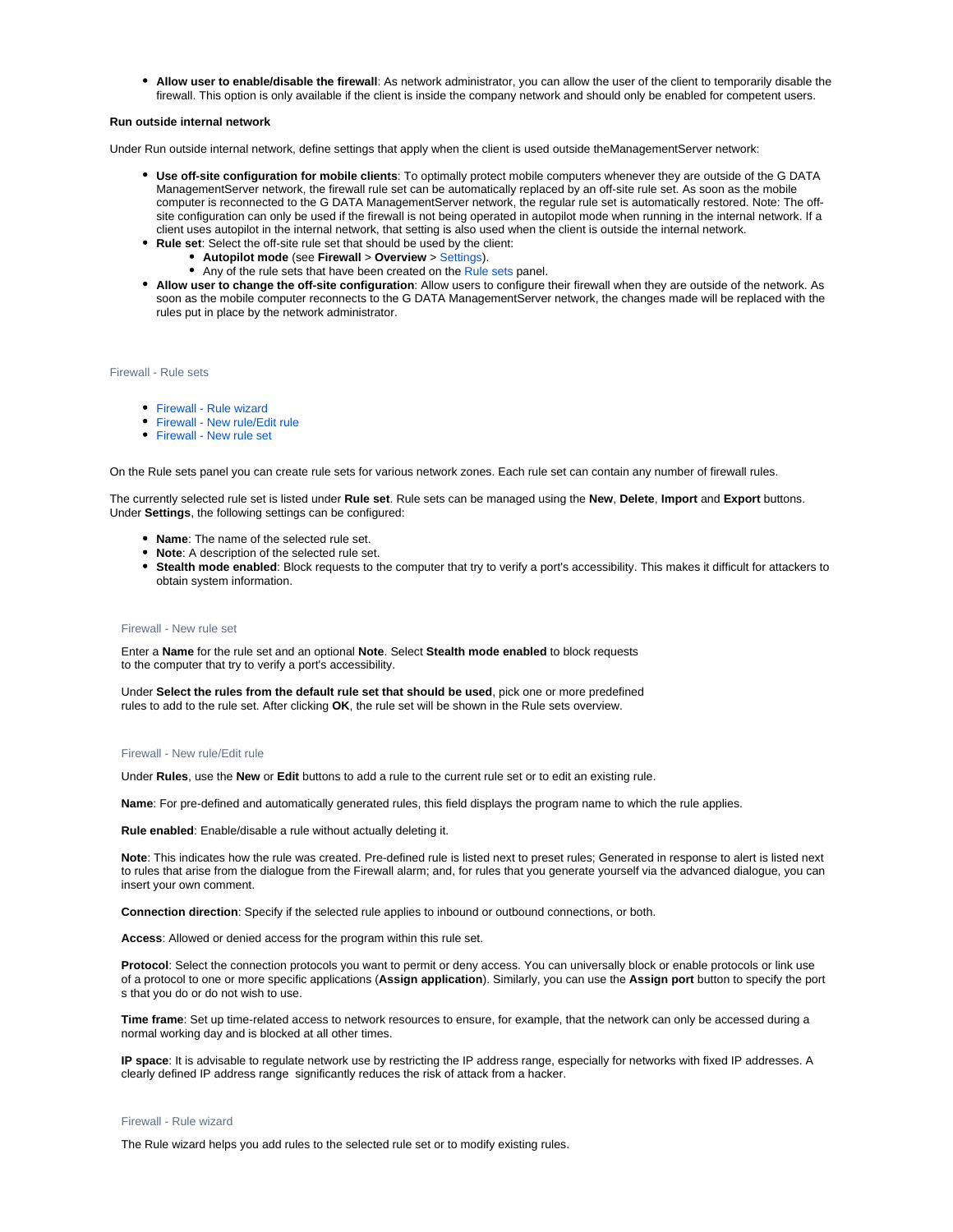The following actions are available in the Rule wizard:

- **Grant or deny access for a specific application**: Select a targeted application and permit or prohibit access to the network as part of the selected rule set. Simply use the wizard to select the desired program (program path), then indicate under Connection direction whether the program is to be blocked for inbound connections, outbound connections, or both. This enables you, for example, to prevent your MP3 player software from forwarding data about your listening habits (outbound connections) or to ensure that program updates are not downloaded automatically (inbound connections).
- **Open or close a specific port**: The wizard provides the option of blocking ports completely orenabling them for a particular application only (e.g. CRM software).
- **Add one or more default rules**: Add rules from the default rule set to the selected rule set.
- **Copy an existing rule**

**Module PatchManager**

- [PatchManager Overview](#page-20-0)
- [PatchManager Settings](#page-20-1)
- [PatchManager Patch configuration](#page-20-2)

#### PatchManager is available as an **[optional module](https://www.gdata.help/display/BS/G+DATA+Business+Solutions+-+Lizenzierung)**.

PatchManager allows you to control patch deployment for all managed machines from one single interface. You can use PatchManager to manage updates for software from Microsoft and other parties. Each patch can be checked for applicability, blocked, distributed or rolled back, grouped or individually.

#### <span id="page-20-0"></span>PatchManager - Overview

The Status overview panel provides a detailed view of patches and their deployment status within the network. It lists all of the available patches, alphabetically, once for every client. The extensive list lets you check whether clients have been provided with all relevant patches and allows you to directly schedule patch deployment. A set of charts shows at-a-glance information about pending patches and can be used to quickly assess whether there are any important patches that need to be installed.

By default, the list of patches is grouped by **Status**, **Priority**, **Vendor** and **Product**, to quickly assess whether essential patches have been installed yet or not. The default display filter settings exclude full software installers from the list, as well as any blocked entries. Click **Reset all filters** to reset the display filter. Patches that replace a previous patch can be expanded: click the plus sign to display all superseded patches.

Per patch and client, several types of patching jobs can be planned. Right-click one or more patches and select one of the following options:

- **Check patches for applicability**: Plan a job that checks if the selected patches apply to the selected client(s) using the [Patch](https://www.gdata.help/display/BS/Auftraege+-+Softwareerkennungsauftrag)  [applicability job](https://www.gdata.help/display/BS/Auftraege+-+Softwareerkennungsauftrag) window.
- **Install patches**: Plan a job that installs one or more patches on the selected client(s) using the [Software distribution](https://www.gdata.help/display/BS/Auftraege+-+Softwareverteilungsauftrag) window.
- **Rollback**: Plan a rollback job for patches that have already been deployed to the selected client(s) using the [Rollback](https://www.gdata.help/display/BS/Auftraege+-+Rollbackauftrag) window.
- **Block patches**: Block one or more patches that should not be distributed to clients. Blocked patches will be ignored when carrying out automated applicability and distribution jobs. When manually planning an applicability or distribution job, blocked patches are hidden by default.
- **Unblock patches**: Unblock one or more patches.
- **Properties**: View more information, including a full description and license.

The **Status** column displays the status of every patch and its planned or running patching jobs (e.g. Scanning while a job is being carried out or Not applicable when the patch does not apply).

# <span id="page-20-1"></span>PatchManager - Settings

The Settings panel controls several options related to patch deployment.

- **Enable PatchManagement**: Enable or disable PatchManager.
- **Mode**: Decide whether PatchManager should run any automated applicability or installation jobs:
	- **Manually**: PatchManager will not run any automated applicability or installation jobs.
		- **Automatically check patches with high priority for applicability**: Whenever a high priority patch is released, PatchManager will automatically run an applicability job on all clients. This saves the effort of planning separate patch applicability jobs.
		- $\bullet$ **Automatically install patches with high priority**: Whenever a high priority patch is released, PatchManager will automatically run an installation job on all clients (which installs the patch if it is applicable). Patch deployments can potentially cause compatibility problems. It is recommended to test patches on a non-production system before deploying them to production clients.
- **Allow the user to view and request patches**: Allow end users to view available patches and submit a request for deployment.
- <span id="page-20-2"></span>**Allow the user to refuse patch installation**: Allow end users to (temporarily) refuse patch installation. You can select how many refusals are allowed until installation is forced, and how often patch installation should be attempted.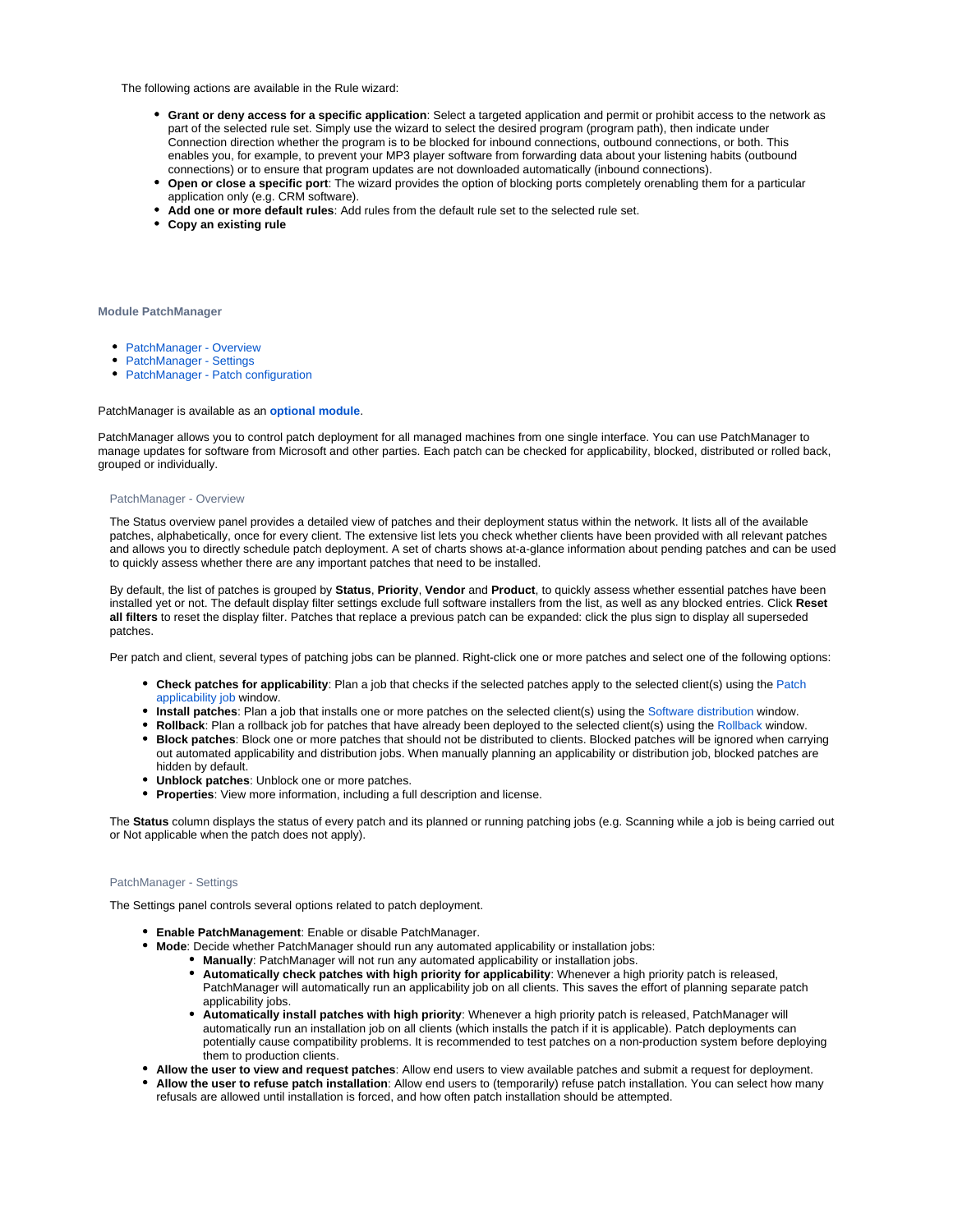#### PatchManager - Patch configuration

The Patch configuration panel lists all available patches and lets you configure them. A set of charts shows statistics about patches, products, and vendors.

By default, the list of patches is grouped by **Vendor**, **Product** and **Priority**, allowing you to quickly find patches by product. The default display filter settings exclude full software installers from the list, as well as any blocked entries. Click **Reset all filters** to reset the display filter. Patches that replace a previous patch can be expanded: click the plus sign to display all superseded patches.

Per patch, several types of patch jobs can be planned. Right-click one or more patches and select one of the following options:

- **Check patches for applicability**: Plan a job that checks if the selected patch(es) apply to client(s) using the [Patch applicability job](https://www.gdata.help/display/BS/Auftraege+-+Softwareerkennungsauftrag) window.
- **Install patches**: Plan a job that installs one or more patches on client(s) using the [Software distribution](https://www.gdata.help/display/BS/Auftraege+-+Softwareverteilungsauftrag) window.
- **Block patches**: Block one or more patches that should not be distributed to clients. Blocked patches will be ignored when carrying out automated applicability and distribution jobs. When manually planning an applicability or distribution job, blocked patches are hidden by default.
- **Unblock patches**: Unblock one or more patches.
- **Properties**: View more information, including a full description and license.

The **Priority** column displays the priority of every patch. The default priority is based on the PatchManager database, but can be edited (**Low**, **Normal**, or **High**).

# <span id="page-21-0"></span>Module Logs

- [Logs Security events](#page-21-1)
- [Logs Infrastructure logs](#page-22-0)

The Logs module displays client-side **[Security events](https://www.gdata.help/display/BS/Protokolle+-+Sicherheitsereignisse)** such as virus reports and PolicyManager requests, and **[Infrastructure logs](https://www.gdata.help/display/BS/Protokolle+-+Infrastruktur-Logs)** such as changed settings and scan job status information.

#### <span id="page-21-1"></span>Logs - Security events

The Security events panel includes virus results, PolicyManager requests, PatchManager reports, and firewall reports, as well as system messages about installations, reboots, etc. The event type is displayed in the **Status** column (e.g. **Virus found** or **Quarantine**: **file moved to quarantine**).

If you have configured scan jobs to only log viruses, you can execute virus countermeasures manually by selecting one or more entries from the list and choosing a command from the context menu (right mouse button), the **Security events** menu or the toolbar. Countermeasures available include removing and quarantining infected files.

You can customize the table to display more or fewer columns. For instructions on how to do this, see [G DATA Administrator controls.](https://www.gdata.help/display/BS/G+DATA+Administrator+Bedienelemente)

The **Security events** menu and the right-click context menu offer the following functions:

- **View**: Indicate whether you would like to see all reports, or only a subset of report types:
	- **Hide dependent reports**: If identical reports are available (based on the **Client**, **Reported by** and **File** / **Mail** / **Content** fields), you can hide the duplicate entries using this option. Only the most current entry is shown.
		- **Hide read reports**: Hide reports that have already been read.
- **Remove virus from file** (only for virus reports): Attempt to remove the virus from the original file.
- **Move file to quarantine** (only for virus reports): Move the selected files into the quarantine folder. The files will be encrypted and saved in the quarantine folder on the G DATA ManagementServer, and the original files will be deleted. The encryption ensures that the virus cannot cause any damage. For each quarantined file, there is a corresponding report. If you delete the report, the quarantined file is also deleted. You can send a file from the quarantine folder to the G DATA Security Labs for examination. Open the context menu of a quarantine report with a right-click. In the report dialog, click the **OK** button after entering the submission reason.
- **Delete file (only for virus reports)**: Deletes the original file on the client.
- **Define monitor exception (only for monitor reports; only in the context menu)**: Create a monitor whitelist entry based on the report (see Client settings > Monitor > Settings).
- **Define ExploitProtection exception (only for ExploitProtection reports; only in the context menu)**: Create an ExploitProtection whitelist entry based on the report (see **Client settings** > **Monitor** > **ExploitProtection**).
- **Revoke keyboard authorization**: Revokes the authorization for a keyboard that was detected by USB Keyboard Guard and authorized by the end user.
- **Quarantine**: **clean and move back** (only for quarantine reports): An attempt is made to remove the virus from the file. If this succeeds, the cleaned file is moved back to its original location on the client. If the virus cannot be removed, the file will not be moved back.
- **Quarantine**: **move back** (only for quarantine reports): Moves the file from the quarantine folder back to the client. Warning: The file will be restored to its original state and will still be infected.
- **Quarantine**: **send to G DATA Security Labs** (only for quarantine reports): If you discover a new virus or an unknown phenomenon, always send us the file via the Quarantine function. We will, of course, treat the data you have sent us with the utmost confidentiality and discretion.
- **Quarantine**: **delete file and report** (only for quarantine reports): Delete the selected report and remove the file from the quarantine.
- **Add URL to whitelist (only for Web content control reports)**: Add the requested URL to the global whitelist.
- **Add URL to blacklist (only for Web content control reports)**: Add the requested URL to the global blacklist.